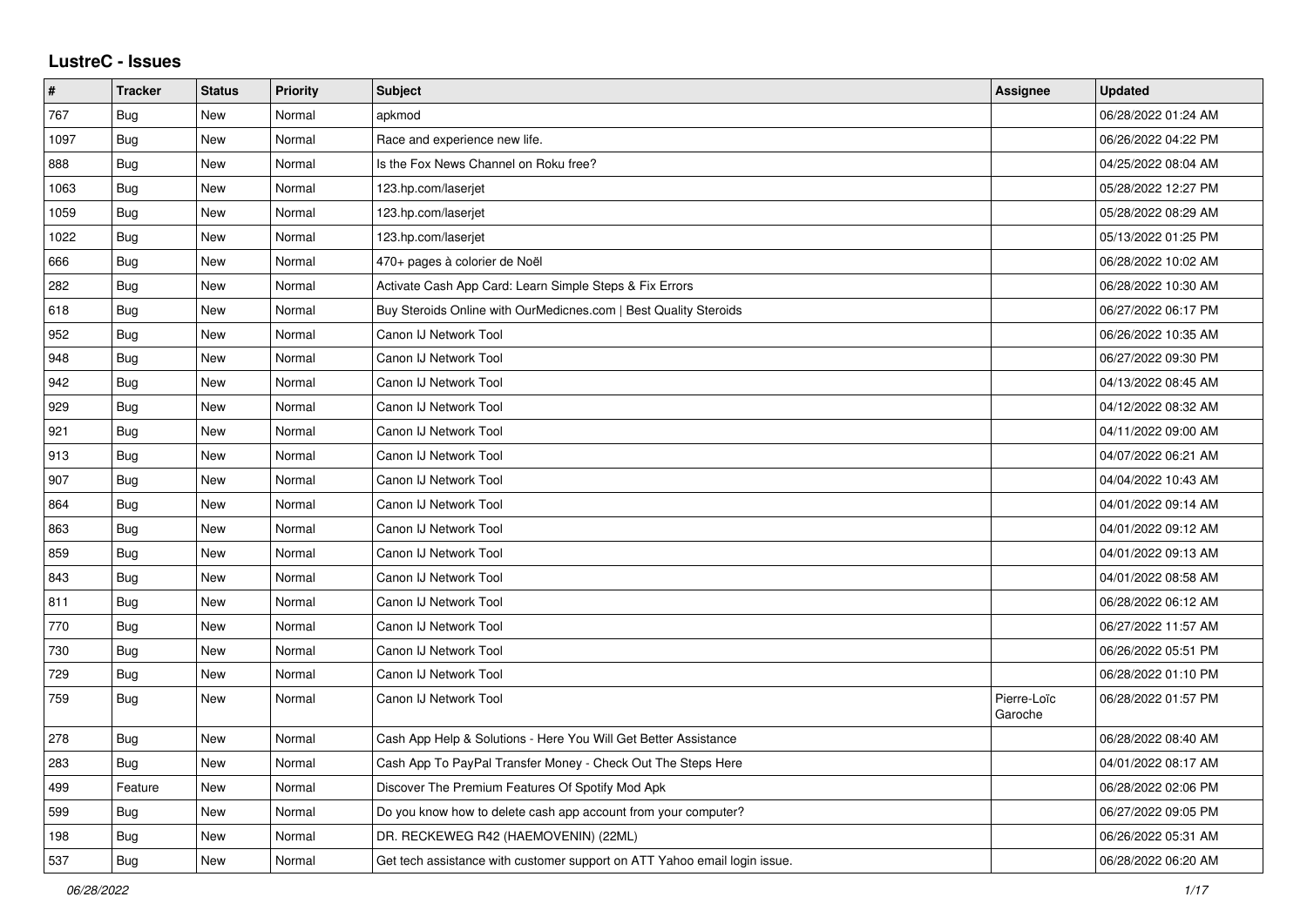| $\vert$ # | <b>Tracker</b> | <b>Status</b> | <b>Priority</b> | <b>Subject</b>                                                                                                                               | Assignee               | <b>Updated</b>      |
|-----------|----------------|---------------|-----------------|----------------------------------------------------------------------------------------------------------------------------------------------|------------------------|---------------------|
| 841       | <b>Bug</b>     | New           | Normal          | How do I activate FOX NOW?                                                                                                                   |                        | 04/01/2022 08:58 AM |
| 839       | Bug            | New           | Normal          | How do I activate FOX NOW?                                                                                                                   |                        | 04/01/2022 08:58 AM |
| 823       | Feature        | New           | Normal          | How much does Disney Plus cost?                                                                                                              | Pierre-Loïc<br>Garoche | 06/27/2022 04:05 AM |
| 226       | Bug            | New           | Normal          | How to find reliable service reviews                                                                                                         | Anonymous              | 04/01/2022 08:46 AM |
| 824       | Feature        | New           | Normal          | How to watch Fox News on my Smart TV or similar devices?                                                                                     | Pierre-Loïc<br>Garoche | 06/27/2022 08:32 PM |
| 76        | Bug            | New           | Normal          | Import error: Load error: imported node real_to_int declared in a regular Lustre file. File "include/conv.lusi", line<br>1. characters 0-64: |                        | 06/28/2022 01:56 PM |
| 947       | Bug            | New           | Normal          | is Disney Now and Disney Plus different?                                                                                                     |                        | 04/14/2022 09:53 AM |
| 941       | Bug            | New           | Normal          | is Disney Now and Disney Plus different?                                                                                                     |                        | 06/26/2022 12:10 PM |
| 886       | <b>Bug</b>     | New           | Normal          | Is the Fox News Channel on Roku free?                                                                                                        |                        | 06/28/2022 08:29 AM |
| 840       | Bug            | New           | Normal          | Is Tubi really free and legal?                                                                                                               |                        | 04/01/2022 08:58 AM |
| 289       | <b>Bug</b>     | New           | Normal          | Recover Yahoo Mail Forgotten Password - Explore Kanata Chinese                                                                               |                        | 06/28/2022 06:19 AM |
| 249       | <b>Bug</b>     | New           | Normal          | Steps to Activate Cash App Card in Less then 2 Minutes - Get Information                                                                     | Pierre-Loïc<br>Garoche | 06/21/2022 07:52 PM |
| 192       | <b>Bug</b>     | New           | Normal          | The code Caffe                                                                                                                               |                        | 05/09/2022 10:16 AM |
| 170       | Feature        | New           | Normal          | top mba colleges in bangalore                                                                                                                |                        | 06/28/2022 10:55 AM |
| 889       | <b>Bug</b>     | New           | Normal          | What is Plex and how it's work?                                                                                                              |                        | 04/01/2022 09:14 AM |
| 887       | Bug            | New           | Normal          | What is Plex and how it's work?                                                                                                              |                        | 04/01/2022 09:16 AM |
| 946       | Bug            | New           | Normal          | What is Plex and Is Plex Legal?                                                                                                              |                        | 06/26/2022 05:23 AM |
| 940       | Bug            | New           | Normal          | What is Plex and Is Plex Legal?                                                                                                              |                        | 06/26/2022 04:50 PM |
| 228       | Bug            | New           | Normal          | Why Does Cash App Transaction Failed? - Here Is the Answer                                                                                   |                        | 06/28/2022 08:57 AM |
| 579       | Bug            | New           | Normal          | YOUR CV MAKES YOUR FIRST IMPRESSION                                                                                                          | Christophe<br>Garion   | 06/27/2022 12:22 PM |
| 1007      | Bug            | New           | Normal          | "ij.start canon                                                                                                                              |                        | 05/18/2022 10:40 AM |
| 995       | Feature        | New           | Normal          | 'ij.start canon                                                                                                                              |                        | 06/27/2022 01:29 PM |
| 1068      | Bug            | New           | Normal          | 123.hp.com/laserjet                                                                                                                          |                        | 05/31/2022 12:22 PM |
| 1046      | Bug            | New           | Normal          | 123.hp.com/laserjet                                                                                                                          |                        | 05/24/2022 10:46 AM |
| 997       | Bug            | New           | Normal          | 123.hp.com/laserjet                                                                                                                          |                        | 06/28/2022 09:48 AM |
| 193       | Bug            | New           | Normal          | 18% Discount on Homeopathic medicines                                                                                                        |                        | 06/28/2022 03:38 AM |
| 1126      | Bug            | New           | Normal          | 1PLSD                                                                                                                                        |                        | 06/25/2022 09:36 AM |
| 1037      | Feature        | New           | Normal          | 1p lsd                                                                                                                                       | Christophe<br>Garion   | 05/19/2022 05:25 AM |
| 807       | Bug            | New           | Normal          | 1v1Battle is a strategic action 'Build and shoot' game                                                                                       |                        | 06/27/2022 06:52 AM |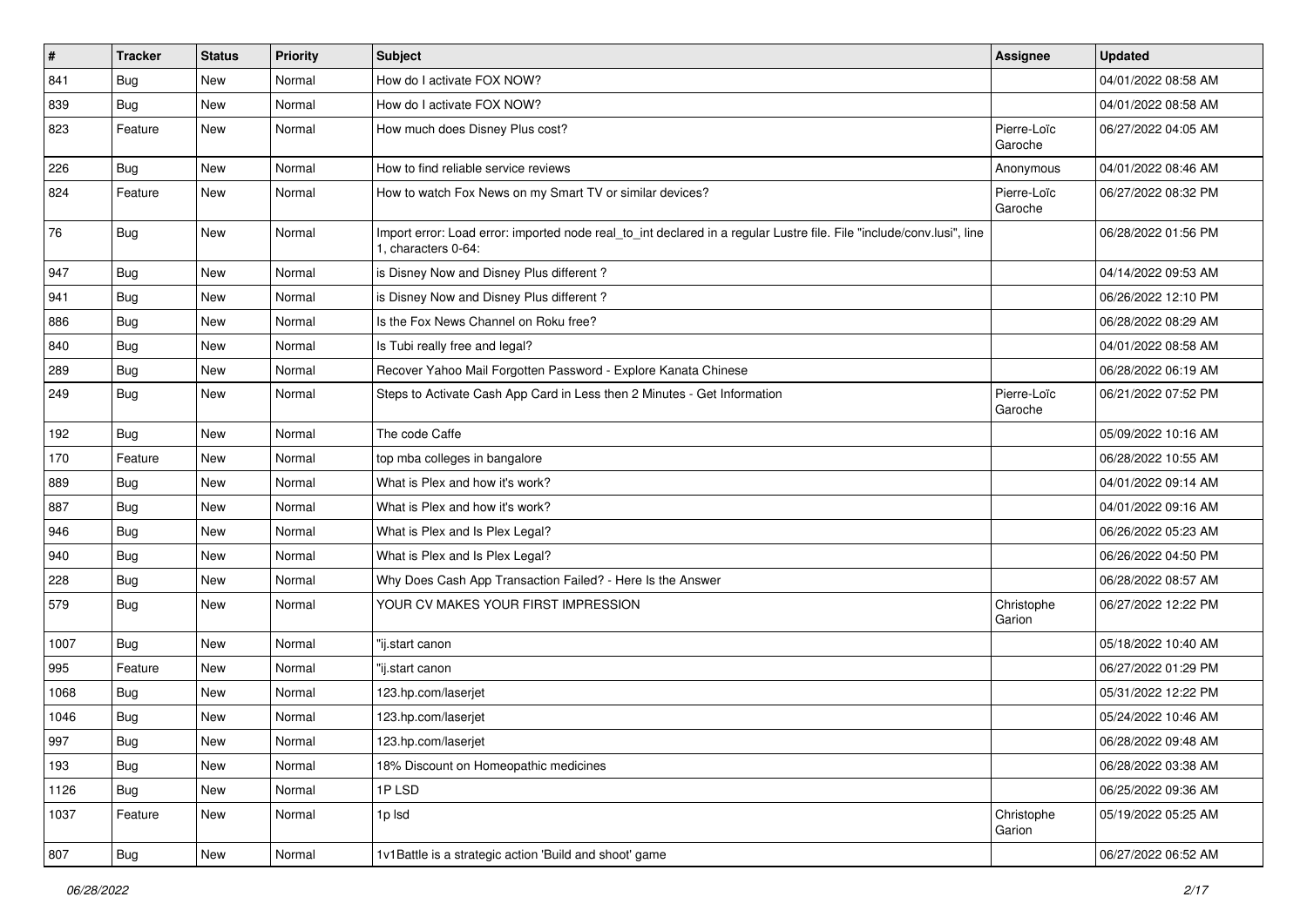| $\vert$ # | <b>Tracker</b> | <b>Status</b> | <b>Priority</b> | <b>Subject</b>                                                 | <b>Assignee</b>        | <b>Updated</b>      |
|-----------|----------------|---------------|-----------------|----------------------------------------------------------------|------------------------|---------------------|
| 265       | Bug            | New           | Normal          | 3 Faq's On Downloading To Your Apple Ipod                      |                        | 06/28/2022 01:21 PM |
| 1029      | Bug            | New           | Normal          | 5 Reasons Why People Love Coloring Pages?                      |                        | 05/16/2022 11:53 AM |
| 504       | <b>Bug</b>     | New           | Normal          | A beginner should always look for online Java assignment help! |                        | 06/28/2022 02:21 AM |
| 735       | <b>Bug</b>     | New           | Normal          | A quick fix of how to get money back from cash app stocks      |                        | 06/28/2022 03:12 AM |
| 145       | Bug            | New           | Normal          | abdulbaissagar                                                 |                        | 06/28/2022 05:41 AM |
| 939       | <b>Bug</b>     | New           | Normal          | Ability to change sound notifications                          | Christophe<br>Garion   | 06/27/2022 11:29 PM |
| 142       | Feature        | New           | Normal          | About ashimary hair                                            |                        | 06/28/2022 02:31 AM |
| 156       | <b>Bug</b>     | New           | Normal          | Access old cash app account                                    |                        | 04/01/2022 08:00 AM |
| 275       | <b>Bug</b>     | New           | Normal          | Activate Cash App Card With Or Without QR - Step By Step Guide | Pierre-Loïc<br>Garoche | 06/28/2022 09:33 AM |
| 230       | Bug            | New           | Normal          | Add Money To Cash App Card - Auto Cash Apps                    |                        | 06/28/2022 04:43 AM |
| 116       | Bug            | New           | Normal          | aertaeyg                                                       |                        | 06/27/2022 11:06 PM |
| 184       | <b>Bug</b>     | New           | Normal          | Affordable Business Writing Services                           |                        | 06/27/2022 01:09 PM |
| 122       | <b>Bug</b>     | New           | Normal          | <b>AFL Live Stream</b>                                         |                        | 04/01/2022 07:55 AM |
| 203       | <b>Bug</b>     | New           | Low             | Airport Taxi Guildford                                         | Anonymous              | 06/26/2022 06:03 PM |
| 239       | <b>Bug</b>     | New           | Normal          | Algunas características más de Choices MOD APK                 |                        | 06/28/2022 10:42 AM |
| 286       | Bug            | New           | Normal          | All About Cash App Transfer Fail Problems                      |                        | 04/01/2022 07:49 AM |
| 284       | Bug            | New           | Normal          | All About Cash App Transfer Fail Problems                      |                        | 06/28/2022 08:24 AM |
| 190       | Bug            | New           | Normal          | All About Cash App Transfer Fail Problems                      |                        | 06/28/2022 03:30 AM |
| 175       | Feature        | New           | Normal          | All About Cash App Transfer Fail Problems                      |                        | 06/28/2022 11:14 AM |
| 251       | <b>Bug</b>     | New           | Normal          | All About Cash App Transfer Fail Problems                      | Pierre-Loïc<br>Garoche | 06/28/2022 08:35 AM |
| 911       | Bug            | New           | Normal          | Aluminum Windows & Doors                                       |                        | 04/06/2022 08:10 PM |
| 476       | Feature        | New           | High            | <b>American Airlines Reservations</b>                          |                        | 06/26/2022 04:14 AM |
| 233       | Bug            | New           | Normal          | Anauthorsway.com: My User Experience                           |                        | 06/27/2022 12:02 PM |
| 660       | Bug            | New           | Normal          | Anchovies Nutrition Facts And Health Benefits                  |                        | 04/01/2022 09:40 AM |
| 918       | <b>Bug</b>     | New           | Normal          | Antivirus for IOS                                              |                        | 06/16/2022 10:36 PM |
| 760       | Bug            | New           | Normal          | apkmod                                                         |                        | 06/27/2022 04:13 PM |
| 1054      | <b>Bug</b>     | New           | Normal          | Apkmodule                                                      | Pierre-Loïc<br>Garoche | 05/26/2022 03:37 PM |
| 896       | Feature        | New           | Normal          | Application of North Finder in Mining Industry                 | Xavier Thirioux        | 04/01/2022 09:49 AM |
| 899       | Feature        | New           | Normal          | Application of Optical Fiber Gyroscope                         | Christophe<br>Garion   | 04/02/2022 11:23 AM |
| 519       | Bug            | New           | Normal          | Are you finding online UK Assignment writers?                  |                        | 06/28/2022 06:36 AM |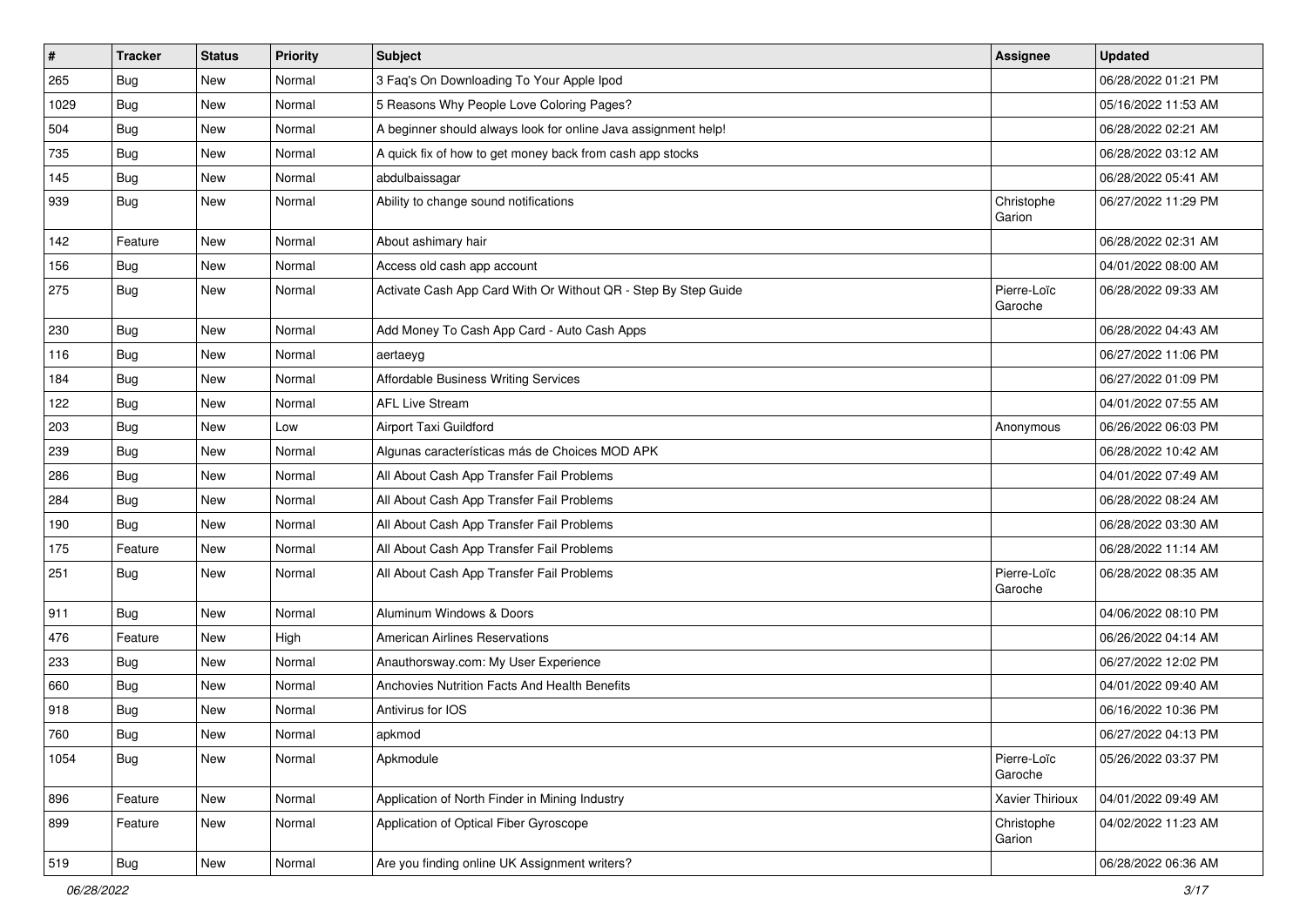| $\vert$ # | <b>Tracker</b> | <b>Status</b> | <b>Priority</b> | <b>Subject</b>                                                            | <b>Assignee</b>        | <b>Updated</b>      |
|-----------|----------------|---------------|-----------------|---------------------------------------------------------------------------|------------------------|---------------------|
| 273       | Bug            | New           | High            | assignment help online                                                    |                        | 04/01/2022 08:17 AM |
| 787       | Bug            | <b>New</b>    | Normal          | <b>Assured Assignment Help</b>                                            |                        | 06/27/2022 05:19 PM |
| 302       | <b>Bug</b>     | New           | Normal          | Auto Electrical Repair Services in Norcross GA                            |                        | 06/26/2022 07:49 PM |
| 297       | <b>Bug</b>     | New           | Normal          | Auto Lighting Installation Services in Norcross GA                        |                        | 04/01/2022 07:21 AM |
| 396       | Bug            | New           | Normal          | Auto Transport Services in Annapolis MD                                   |                        | 04/01/2022 07:15 AM |
| 372       | Bug            | New           | Normal          | Auto Transport Services in Arlington County VA                            |                        | 06/27/2022 01:42 AM |
| 360       | Bug            | New           | Normal          | Auto Transport Services in Baltimore MD                                   |                        | 04/01/2022 07:13 AM |
| 378       | Bug            | New           | Normal          | Auto Transport Services in Fairfax VA                                     |                        | 04/01/2022 07:17 AM |
| 384       | <b>Bug</b>     | <b>New</b>    | Normal          | Auto Transport Services in McLean VA                                      |                        | 04/01/2022 07:17 AM |
| 402       | Bug            | New           | Normal          | Auto Transport Services in Potomac MD                                     |                        | 04/01/2022 07:47 AM |
| 390       | Bug            | New           | Normal          | Auto Transport Services in Sterling VA                                    |                        | 04/01/2022 07:16 AM |
| 366       | Bug            | New           | Normal          | Auto Transport Services in Washington DC                                  |                        | 04/01/2022 07:12 AM |
| 491       | Feature        | New           | Normal          | Automatically download and paste Reddit wallpapers into Windows           |                        | 06/28/2022 01:27 PM |
| 958       | <b>Bug</b>     | New           | Normal          | Avail Cash app support service to know Sutton bank cash app number        |                        | 06/26/2022 08:46 AM |
| 702       | Bug            | New           | Normal          | Avail Chime Customer Service to know How To Get Chime Bank Statement      |                        | 06/28/2022 04:58 AM |
| 731       | <b>Bug</b>     | New           | Normal          | Avail Of Cash App Customer Service If Unable To Down Cash App Mobile App? |                        | 06/25/2022 08:36 PM |
| 936       | <b>Bug</b>     | New           | Normal          | Avantages de l'extension AliTools pour faire du shopping sur Aliexpress   | Pierre-Loïc<br>Garoche | 04/12/2022 11:35 AM |
| 954       | <b>Bug</b>     | New           | Normal          | AZ Screen Recorder Mod                                                    |                        | 06/25/2022 11:24 PM |
| 191       | Bug            | New           | Normal          | <b>B2B Branding</b>                                                       |                        | 06/13/2022 12:50 AM |
| 989       | <b>Bug</b>     | New           | Normal          | Barewoods Wax Cigar                                                       |                        | 06/26/2022 09:19 AM |
| 216       | Feature        | New           | High            | Barry Keoghan                                                             | Pierre-Loïc<br>Garoche | 06/27/2022 03:26 PM |
| 146       | <b>Bug</b>     | New           | Normal          | bayabais                                                                  |                        | 06/28/2022 07:18 AM |
| 247       | <b>Bug</b>     | New           | Normal          | best 4 Channel Amp                                                        |                        | 06/28/2022 07:58 AM |
| 786       | <b>Bug</b>     | New           | Normal          | Best Assignment Help in Australia & UK                                    |                        | 06/21/2022 09:28 PM |
| 254       | Feature        | New           | Normal          | best ayurvedic treatment for psoriasis                                    |                        | 04/01/2022 08:13 AM |
| 545       | Feature        | <b>New</b>    | Normal          | Best Canvas Print Company                                                 |                        | 06/28/2022 01:08 PM |
| 255       | Feature        | New           | Normal          | best doctor for psoriasis                                                 |                        | 06/28/2022 06:44 AM |
| 602       | Bug            | New           | Normal          | Best Essay Writing Service UK                                             | Pierre-Loïc<br>Garoche | 06/27/2022 05:53 PM |
| 601       | Bug            | New           | Normal          | <b>Best Essay Writing Service UK</b>                                      | Pierre-Loïc<br>Garoche | 06/27/2022 09:13 PM |
| 879       | Feature        | New           | Normal          | Best Garage Door Repair in Massachusetts                                  |                        | 04/01/2022 09:16 AM |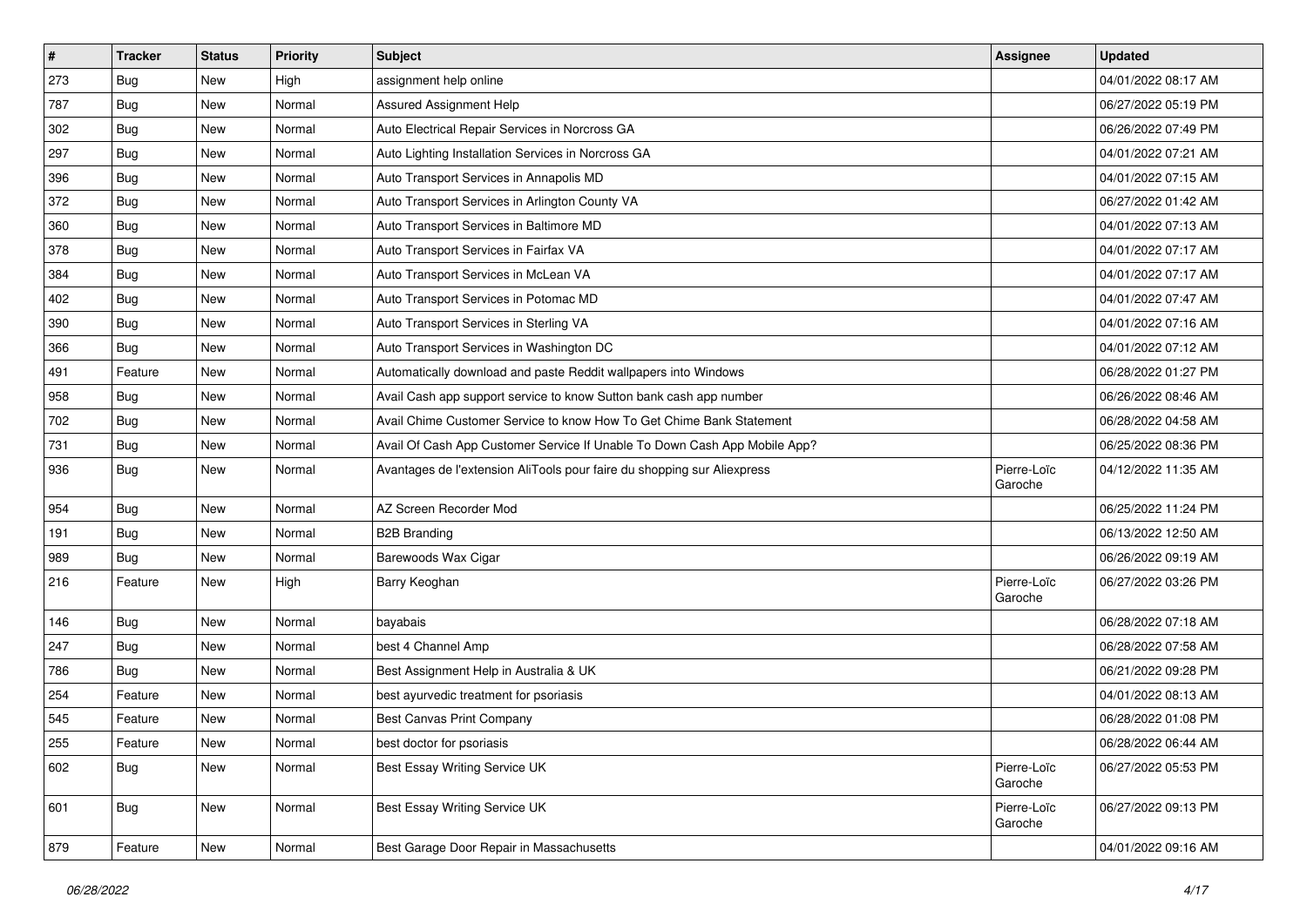| $\sharp$ | <b>Tracker</b> | <b>Status</b> | <b>Priority</b> | Subject                                                                          | <b>Assignee</b>        | <b>Updated</b>      |
|----------|----------------|---------------|-----------------|----------------------------------------------------------------------------------|------------------------|---------------------|
| 257      | Bug            | New           | Normal          | Best latte machines                                                              |                        | 06/28/2022 04:26 AM |
| 586      | Bug            | New           | Normal          | Best Modifications For Your Mobile Phone                                         |                        | 06/27/2022 07:15 PM |
| 1050     | Feature        | New           | Normal          | Best Smart Phone Repair in Delhi                                                 |                        | 05/25/2022 10:33 AM |
| 780      | Bug            | New           | Normal          | Best Whatsapp Modified APKs                                                      | Pierre-Loïc<br>Garoche | 06/27/2022 05:38 AM |
| 741      | Bug            | New           | Normal          | <b>Blockchain Technology Solutions</b>                                           |                        | 06/26/2022 02:19 AM |
| 202      | <b>Bug</b>     | New           | Normal          | blonde wig                                                                       |                        | 06/27/2022 06:27 PM |
| 143      | Bug            | New           | Normal          | Bob lace front wigs                                                              |                        | 06/28/2022 06:44 AM |
| 179      | Bug            | New           | Normal          | body wave                                                                        |                        | 04/01/2022 08:41 AM |
| 299      | Bug            | New           | Normal          | Brake Caliper Painting Services in Norcross GA                                   |                        | 04/01/2022 07:20 AM |
| 831      | Bug            | New           | Normal          | Build and shoot                                                                  |                        | 05/29/2022 04:47 PM |
| 1052     | Bug            | New           | Normal          | Build Now GG is a new battle royale game.                                        |                        | 05/26/2022 04:24 AM |
| 835      | Bug            | New           | Normal          | Build your strong army with Taming io                                            |                        | 04/01/2022 08:59 AM |
| 557      | Feature        | New           | Normal          | <b>Business Law Assignment Help</b>                                              |                        | 06/27/2022 08:31 PM |
| 621      | Bug            | New           | Normal          | Buy All Modafinil & Armodafinil Tablets @Buy Modafinil US                        |                        | 06/28/2022 06:49 AM |
| 611      | Feature        | New           | Normal          | Buy All Modafinil & Armodafinil Tablets @Buy Modafinil US                        |                        | 06/28/2022 10:53 AM |
| 616      | Bug            | New           | Normal          | Buy Anavar Tablets   Anavar For Sale in USA, UK & Australia                      |                        | 06/28/2022 02:12 AM |
| 613      | Bug            | New           | Normal          | Buy Aspadol 100mg Tab Online in US, UK, AU   Erospharmacy                        |                        | 06/27/2022 02:16 PM |
| 494      | Bug            | New           | Normal          | <b>Buy Discussion Post</b>                                                       |                        | 06/28/2022 09:10 AM |
| 635      | <b>Bug</b>     | New           | Normal          | Buy Steroids Online with OurMedicnes.com   Best Quality Steroids                 |                        | 06/26/2022 12:01 AM |
| 924      | Bug            | New           | Normal          | buy tec 9                                                                        |                        | 04/11/2022 02:54 PM |
| 634      | Bug            | New           | Normal          | Buy Vidalista Tablets (Tadalafil) at [\$25 OFF + Free Shipping] Vidalistatablets |                        | 06/27/2022 07:24 PM |
| 617      | Bug            | New           | Normal          | Buy Vidalista Tablets (Tadalafil) at [\$25 OFF + Free Shipping] Vidalistatablets |                        | 06/28/2022 03:33 AM |
| 259      | Bug            | New           | Normal          | call center services                                                             |                        | 06/26/2022 01:30 AM |
| 690      | Bug            | New           | Normal          | campervan hire                                                                   |                        | 06/28/2022 11:55 AM |
| 1044     | Bug            | New           | Normal          | Can I Disapprove If Random Person Sent Me Money On Cash App?                     |                        | 05/26/2022 03:51 PM |
| 964      | <b>Bug</b>     | New           | Normal          | Can I Fix Cash App Transfer Failed Issues By Adding Sufficient Funds?            |                        | 06/26/2022 07:21 AM |
| 522      | Feature        | New           | Normal          | Can You Check App Limits, If Cash app won't let me send money?                   |                        | 06/28/2022 04:46 AM |
| 865      | <b>Bug</b>     | New           | Normal          | Canon IJ Printer Utility                                                         |                        | 05/18/2022 07:24 PM |
| 951      | <b>Bug</b>     | New           | Normal          | Canon.com/ijsetup                                                                |                        | 06/27/2022 07:56 PM |
| 944      | Feature        | New           | Normal          | Canon.com/ijsetup                                                                |                        | 06/27/2022 09:46 AM |
| 847      | Feature        | New           | Normal          | Canon.com/ijsetup                                                                |                        | 04/01/2022 09:08 AM |
| 845      | Feature        | New           | Normal          | canon.com/ijsetup                                                                |                        | 04/01/2022 08:58 AM |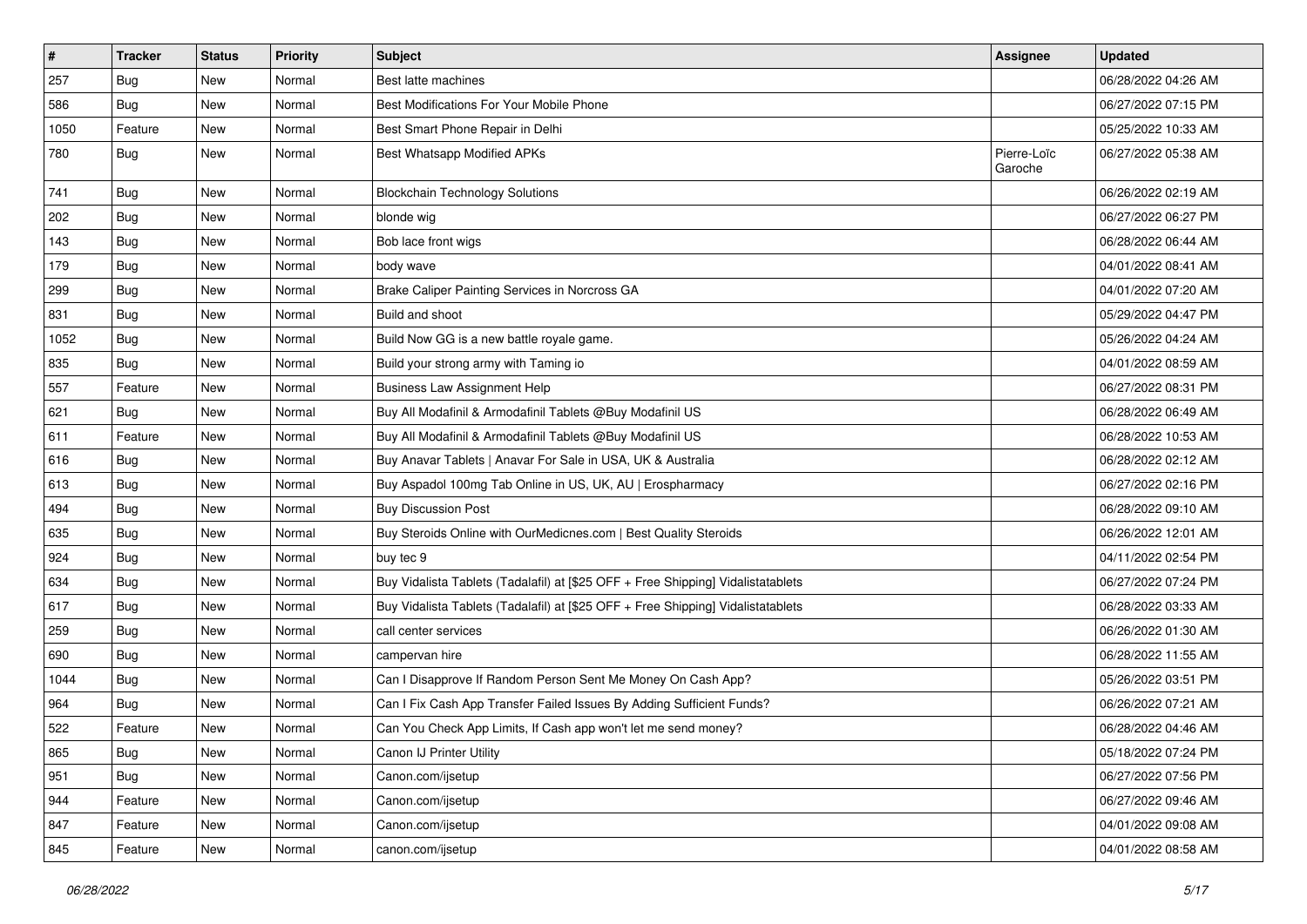| $\sharp$ | <b>Tracker</b> | <b>Status</b> | <b>Priority</b> | Subject                                                              | <b>Assignee</b>        | <b>Updated</b>      |
|----------|----------------|---------------|-----------------|----------------------------------------------------------------------|------------------------|---------------------|
| 813      | Feature        | New           | Normal          | Canon.com/ijsetup                                                    |                        | 05/25/2022 08:27 AM |
| 812      | Feature        | <b>New</b>    | Normal          | canon.com/ijsetup                                                    |                        | 06/27/2022 01:21 PM |
| 155      | Bug            | New           | Normal          | Cant access my cash app account                                      | Pierre-Loïc<br>Garoche | 06/27/2022 09:11 PM |
| 298      | Bug            | <b>New</b>    | Normal          | Car Stereo Installation Services in Norcross GA                      |                        | 04/01/2022 07:20 AM |
| 354      | <b>Bug</b>     | New           | Normal          | Car Upholstery Cleaning Services in Chesapeake VA                    |                        | 04/01/2022 07:14 AM |
| 338      | <b>Bug</b>     | New           | Normal          | Car Upholstery Cleaning Services in Norfolk VA                       |                        | 04/01/2022 07:23 AM |
| 323      | <b>Bug</b>     | New           | Normal          | Car Upholstery Cleaning Services in Virginia Beach VA                |                        | 04/01/2022 07:26 AM |
| 303      | <b>Bug</b>     | New           | Normal          | Car Wrapping Services in Norcross GA                                 |                        | 04/01/2022 07:22 AM |
| 408      | Bug            | <b>New</b>    | Normal          | Carpet Cleaning Boston MA                                            |                        | 04/01/2022 07:47 AM |
| 424      | <b>Bug</b>     | New           | Normal          | Carpet Cleaning Brookline MA                                         |                        | 04/01/2022 07:45 AM |
| 457      | <b>Bug</b>     | <b>New</b>    | Normal          | Carpet Cleaning Medford MA                                           |                        | 06/27/2022 05:21 PM |
| 433      | Bug            | New           | Normal          | Carpet Cleaning Newton MA                                            |                        | 04/01/2022 07:50 AM |
| 449      | Bug            | New           | Normal          | <b>Carpet Cleaning Quincy MA</b>                                     |                        | 04/01/2022 07:48 AM |
| 340      | Bug            | <b>New</b>    | Normal          | Carpet Cleaning Services in Chesapeake VA                            |                        | 04/01/2022 07:23 AM |
| 325      | <b>Bug</b>     | New           | Normal          | Carpet Cleaning Services in Norfolk VA                               |                        | 04/01/2022 07:26 AM |
| 307      | Bug            | New           | Normal          | Carpet Cleaning Services in Virginia Beach VA                        |                        | 04/01/2022 07:19 AM |
| 416      | Bug            | New           | Normal          | Carpet Cleaning Somerville MA                                        |                        | 04/01/2022 07:46 AM |
| 441      | <b>Bug</b>     | New           | Normal          | Carpet Cleaning Watertown MA                                         |                        | 06/02/2022 06:00 PM |
| 465      | Bug            | New           | Normal          | Carpet Cleaning Westchester MA                                       |                        | 06/27/2022 12:50 PM |
| 341      | <b>Bug</b>     | <b>New</b>    | Normal          | Carpet Repairing Services in Chesapeake VA                           |                        | 04/01/2022 07:23 AM |
| 326      | <b>Bug</b>     | New           | Normal          | Carpet Repairing Services in Norfolk VA                              |                        | 04/01/2022 07:26 AM |
| 308      | Bug            | <b>New</b>    | Normal          | Carpet Repairing Services in Virginia Beach VA                       |                        | 04/01/2022 07:19 AM |
| 775      | <b>Bug</b>     | New           | Normal          | cash app                                                             |                        | 02/14/2022 08:20 AM |
| 227      | Bug            | New           | Normal          | Cash App Help & Solutions - Here You Will Get Better Assistance      |                        | 06/25/2022 11:21 PM |
| 895      | <b>Bug</b>     | New           | Normal          | Cash App Scams                                                       |                        | 06/18/2022 02:36 PM |
| 582      | <b>Bug</b>     | New           | Normal          | Cash App Won't Let Me Send Money If There Is A Low Balance Available | Pierre-Loïc<br>Garoche | 06/26/2022 02:39 PM |
| 1057     | Bug            | New           | Normal          | <b>CCPlay Education Edition APK</b>                                  |                        | 06/07/2022 04:07 AM |
| 838      | Bug            | New           | Normal          | Celebrity Hunter Mod apk - Como instalá-lo                           |                        | 04/01/2022 08:58 AM |
| 507      | Bug            | New           | Normal          | central.bitdefender.com                                              |                        | 06/27/2022 09:13 PM |
| 493      | Feature        | New           | High            | chainsaw dance                                                       |                        | 06/28/2022 04:20 AM |
| 1102     | Bug            | New           | Normal          | Charlottesville Travel Guide ?                                       |                        | 06/26/2022 07:44 AM |
| 531      | <b>Bug</b>     | New           | Normal          | Cheap Assignment Writing Service UK                                  | Anonymous              | 06/28/2022 11:11 AM |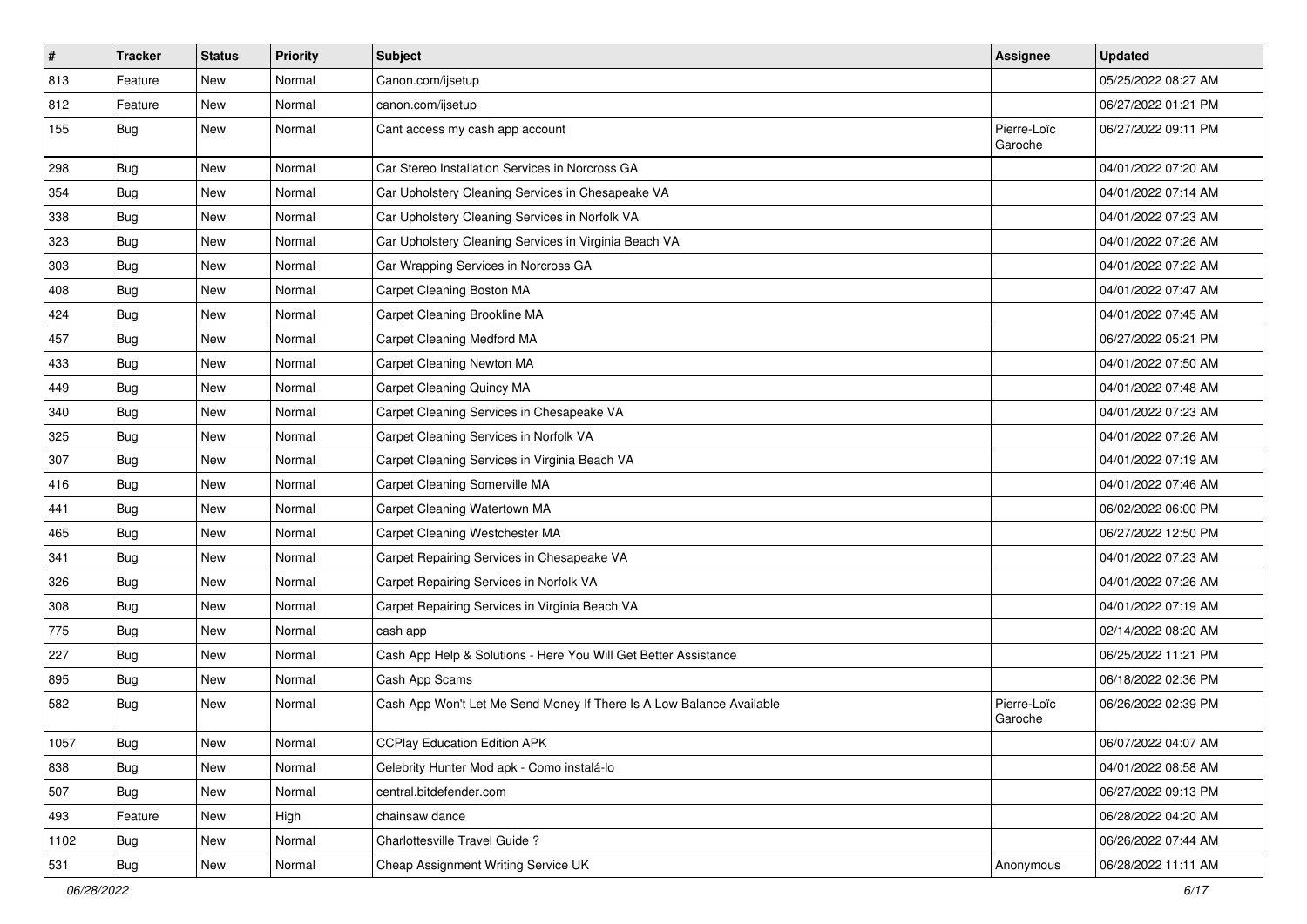| $\vert$ # | <b>Tracker</b> | <b>Status</b> | <b>Priority</b> | <b>Subject</b>                                                 | Assignee               | <b>Updated</b>      |
|-----------|----------------|---------------|-----------------|----------------------------------------------------------------|------------------------|---------------------|
| 530       | Bug            | New           | Normal          | Cheap Assignment Writing Service UK                            | Anonymous              | 06/28/2022 03:29 AM |
| 206       | Bug            | New           | Low             | <b>Cheap Electric Bikes</b>                                    |                        | 06/28/2022 12:08 PM |
| 487       | <b>Bug</b>     | New           | Normal          | Cheap Fake Dunks                                               |                        | 06/28/2022 01:05 PM |
| 575       | Feature        | New           | Low             | cheap jordan replicas for sale                                 | Pierre-Loïc<br>Garoche | 06/28/2022 03:12 AM |
| 867       | Bug            | New           | Low             | cheap Yeezys                                                   | Pierre-Loïc<br>Garoche | 04/01/2022 09:12 AM |
| 610       | Feature        | New           | Normal          | CheapestMedsShop 100% Safe Medicines Online in USA UK & AUS.   |                        | 06/28/2022 09:42 AM |
| 632       | Bug            | New           | Normal          | CheapestMedsShop   100% Safe Medicines Online in UK & AUS.     |                        | 06/28/2022 09:52 AM |
| 622       | <b>Bug</b>     | New           | Normal          | CheapestMedsShop   100% Safe Medicines Online in UK & AUS.     |                        | 06/28/2022 05:22 AM |
| 615       | <b>Bug</b>     | New           | Normal          | CheapestMedsShop   100% Safe Medicines Online in USA UK & AUS. |                        | 06/27/2022 02:19 PM |
| 769       | <b>Bug</b>     | New           | Normal          | check my cash app                                              |                        | 06/26/2022 08:33 PM |
| 521       | Feature        | New           | Normal          | Check out the Cash app Card balance for an overdraft.          | Pierre-Loïc<br>Garoche | 06/26/2022 04:22 AM |
| 1002      | Bug            | New           | Normal          | <b>Chemistry Assignment Help</b>                               |                        | 06/04/2022 09:58 AM |
| 650       | Bug            | New           | Normal          | <b>Cherries Health Benefits</b>                                |                        | 06/26/2022 12:57 AM |
| 832       | <b>Bug</b>     | New           | Normal          | Choque Royale Mod Apk                                          |                        | 04/01/2022 08:59 AM |
| 553       | Bug            | New           | Normal          | Cinema HD APK - Free Movie Enjoyment App on Android            |                        | 06/26/2022 01:39 PM |
| 1071      | <b>Bug</b>     | New           | Normal          | Cinema HD Review - Cinemahdv2.net                              |                        | 06/21/2022 06:54 PM |
| 201       | Bug            | New           | Normal          | closure wig                                                    |                        | 06/28/2022 12:58 PM |
| 293       | Bug            | New           | Immediate       | <b>CMT Direct Wix</b>                                          | Anonymous              | 04/01/2022 07:21 AM |
| 657       | <b>Bug</b>     | New           | Normal          | Coconut Nutrition Facts And Health Benefits                    |                        | 06/27/2022 08:56 AM |
| 1083      | Bug            | New           | Normal          | coin base review                                               |                        | 06/11/2022 09:13 AM |
| 646       | Feature        | New           | Normal          | Collaborative Research Group                                   |                        | 06/27/2022 04:01 AM |
| 189       | <b>Bug</b>     | New           | Normal          | <b>College Biology Writing Services</b>                        |                        | 06/26/2022 12:50 PM |
| 827       | <b>Bug</b>     | New           | Normal          | Come To Know The Required Steps To Unlock Cash App Account     |                        | 04/01/2022 08:59 AM |
| 782       | Bug            | New           | Normal          | Comment faire une sonnerie téléphonique                        |                        | 06/27/2022 11:56 PM |
| 413       | <b>Bug</b>     | New           | Normal          | Commercial Floor Cleaning Boston MA                            |                        | 04/01/2022 07:45 AM |
| 430       | Bug            | New           | Normal          | Commercial Floor Cleaning Brookline MA                         |                        | 04/01/2022 07:50 AM |
| 462       | <b>Bug</b>     | New           | Normal          | Commercial Floor Cleaning Medford MA                           |                        | 04/01/2022 07:32 AM |
| 438       | <b>Bug</b>     | New           | Normal          | Commercial Floor Cleaning Newton MA                            |                        | 04/01/2022 07:50 AM |
| 454       | <b>Bug</b>     | New           | Normal          | Commercial Floor Cleaning Quincy MA                            |                        | 06/02/2022 05:59 PM |
| 421       | Bug            | New           | Normal          | Commercial Floor Cleaning Somerville MA                        |                        | 04/01/2022 07:46 AM |
| 446       | Bug            | New           | Normal          | Commercial Floor Cleaning Watertown MA                         |                        | 04/01/2022 07:49 AM |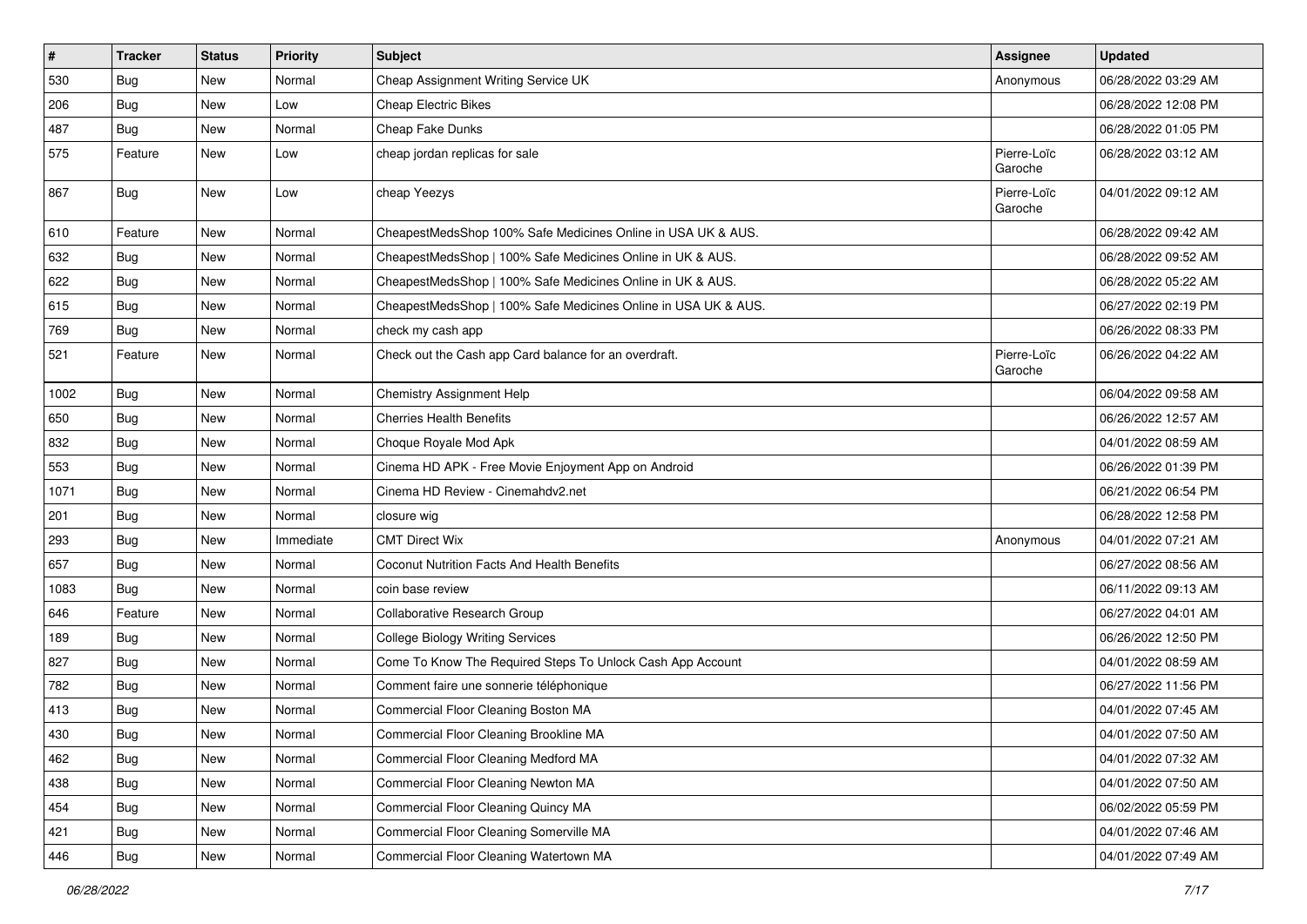| $\sharp$ | <b>Tracker</b> | <b>Status</b> | <b>Priority</b> | Subject                                                                      | <b>Assignee</b>        | <b>Updated</b>      |
|----------|----------------|---------------|-----------------|------------------------------------------------------------------------------|------------------------|---------------------|
| 470      | Bug            | New           | Normal          | Commercial Floor Cleaning Westchester MA                                     |                        | 06/28/2022 04:16 AM |
| 614      | Bug            | <b>New</b>    | Normal          | Como baixar o MOD APK no celular                                             |                        | 06/27/2022 09:26 AM |
| 874      | Bug            | New           | Normal          | Cómo descargar Minecraft Apk                                                 |                        | 06/26/2022 08:01 AM |
| 700      | Bug            | New           | Normal          | Cómo descargar Poppy Playtime                                                |                        | 04/01/2022 09:30 AM |
| 754      | Bug            | New           | Normal          | Cómo descargar tonos gratis de teléfono celular                              |                        | 06/26/2022 01:56 PM |
| 721      | Bug            | New           | Normal          | Cómo instalar un Mod Apk                                                     |                        | 06/24/2022 09:39 PM |
| 1086     | <b>Bug</b>     | New           | Immediate       | Composite Engineer                                                           | Pierre-Loïc<br>Garoche | 06/10/2022 09:26 AM |
| 132      | Bug            | New           | Normal          | concrete-everything                                                          |                        | 06/28/2022 12:47 AM |
| 698      | Feature        | New           | Normal          | Connect with cash app representative to ask about cash app flip scam         |                        | 06/26/2022 11:24 AM |
| 74       | <b>Bug</b>     | New           | Normal          | const is not supported inside contract                                       | Pierre-Loïc<br>Garoche | 06/28/2022 01:48 PM |
| 1124     | Bug            | New           | Normal          | Cookie clicker unblocked                                                     |                        | 06/24/2022 05:14 AM |
| 1122     | Bug            | New           | Normal          | Count the number of words on the Microsoft Word application in the phone     |                        | 06/23/2022 04:19 AM |
| 1041     | <b>Bug</b>     | New           | Normal          | Count words in Word on the computer                                          |                        | 05/27/2022 02:16 PM |
| 133      | <b>Bug</b>     | New           | Normal          | craftlabs                                                                    |                        | 06/27/2022 07:32 PM |
| 647      | Feature        | <b>New</b>    | Normal          | <b>Cranberry Health Benefits</b>                                             |                        | 06/26/2022 09:45 PM |
| 750      | Bug            | New           | Normal          | Create a Report Template                                                     |                        | 06/26/2022 04:27 PM |
| 1073     | <b>Bug</b>     | New           | Normal          | Cricut Design Space                                                          |                        | 06/07/2022 09:34 PM |
| 1067     | Bug            | New           | Normal          | Cricut.com/setup                                                             |                        | 05/31/2022 12:19 PM |
| 1062     | <b>Bug</b>     | New           | Normal          | Cricut.com/setup                                                             |                        | 05/28/2022 12:26 PM |
| 1061     | <b>Bug</b>     | New           | Normal          | Cricut.com/setup                                                             |                        | 05/28/2022 12:24 PM |
| 1058     | Bug            | New           | Normal          | Cricut.com/setup                                                             |                        | 05/28/2022 08:28 AM |
| 1045     | Bug            | New           | Normal          | Cricut.com/setup                                                             |                        | 05/24/2022 10:45 AM |
| 1021     | Bug            | New           | Normal          | Cricut.com/setup                                                             |                        | 05/26/2022 12:21 AM |
| 1020     | Bug            | New           | Normal          | Cricut.com/setup                                                             |                        | 05/13/2022 11:14 AM |
| 1019     | <b>Bug</b>     | New           | Normal          | Cricut.com/setup                                                             |                        | 05/13/2022 11:13 AM |
| 1012     | <b>Bug</b>     | <b>New</b>    | Normal          | Cricut.com/setup                                                             |                        | 05/11/2022 11:30 AM |
| 1006     | Bug            | New           | Normal          | Cricut.com/setup                                                             |                        | 05/10/2022 01:22 PM |
| 996      | <b>Bug</b>     | New           | Normal          | Cricut.com/setup                                                             |                        | 06/27/2022 07:12 AM |
| 994      | Feature        | New           | Normal          | Cricut.com/setup                                                             |                        | 06/26/2022 02:00 AM |
| 714      | Bug            | New           | Normal          | Cuevana 3 Premium - Enjoy Your Favorite Movies and TV Shows on Your Smart TV |                        | 06/27/2022 11:43 PM |
| 912      | <b>Bug</b>     | New           | Normal          | <b>Cuphead Mobile Game Review</b>                                            |                        | 06/09/2022 10:14 AM |
| 144      | <b>Bug</b>     | New           | Normal          | curly bob lace front wigs                                                    |                        | 06/26/2022 01:44 PM |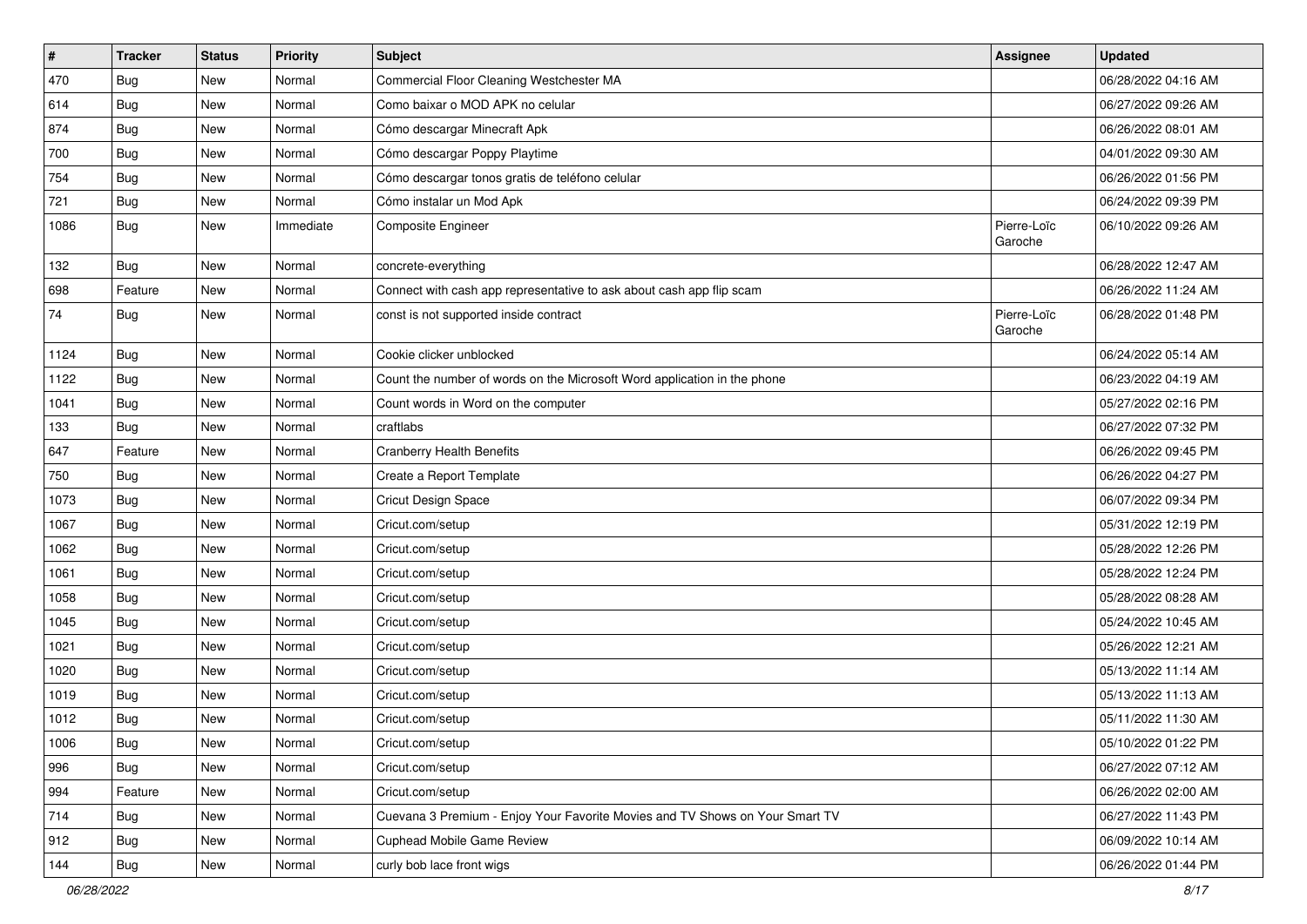| $\vert$ # | <b>Tracker</b> | <b>Status</b> | Priority | Subject                                                                | <b>Assignee</b>        | <b>Updated</b>      |
|-----------|----------------|---------------|----------|------------------------------------------------------------------------|------------------------|---------------------|
| 169       | <b>Bug</b>     | New           | Normal   | CV Maker - UAE CV Writing Agency                                       |                        | 06/28/2022 01:41 PM |
| 628       | Bug            | <b>New</b>    | Normal   | CV reviewing services!                                                 |                        | 06/28/2022 12:17 AM |
| 1128      | <b>Bug</b>     | New           | Normal   | cvjvfbdi                                                               | Hamza<br>Bourbouh      | 06/27/2022 01:52 PM |
| 986       | Bug            | New           | Normal   | dbhdsvbhdf                                                             | Christophe<br>Garion   | 06/27/2022 04:12 PM |
| 1085      | Feature        | New           | Normal   | dcvghdcc asgdvgd dveduqwv ajdhvwd                                      |                        | 06/09/2022 03:46 PM |
| 1076      | <b>Bug</b>     | New           | Normal   | DedicatedHosting4u                                                     |                        | 06/11/2022 09:15 AM |
| 592       | <b>Bug</b>     | New           | Normal   | Deezer Premium APK - Baixe músicas de qualquer lugar do mundo de graça |                        | 06/27/2022 10:23 PM |
| 978       | Bug            | New           | Normal   | Delamore Lodge is a place to stay.                                     |                        | 06/27/2022 04:57 AM |
| 1051      | Bug            | New           | Normal   | Dental Supplies USA                                                    |                        | 06/11/2022 09:20 PM |
| 578       | Feature        | New           | High     | Derrick Gore                                                           | Pierre-Loïc<br>Garoche | 06/28/2022 01:56 AM |
| 242       | Feature        | New           | Normal   | Descripción de Torque Pro MOD APK para Android                         |                        | 06/28/2022 01:14 AM |
| 161       | Bug            | New           | Normal   | dfdrtyuio                                                              |                        | 06/27/2022 07:21 PM |
| 166       | Bug            | New           | Normal   | dfgbd                                                                  |                        | 04/01/2022 07:57 AM |
| 165       | <b>Bug</b>     | <b>New</b>    | Normal   | dfgbd                                                                  |                        | 04/01/2022 07:57 AM |
| 164       | Bug            | New           | Normal   | dfgbd                                                                  |                        | 06/27/2022 10:23 AM |
| 128       | Bug            | New           | Normal   | dfgbd                                                                  |                        | 06/28/2022 09:48 AM |
| 150       | Bug            | New           | Normal   | dfgh                                                                   |                        | 06/27/2022 05:59 PM |
| 158       | Bug            | New           | Normal   | dfghj zcvgh                                                            |                        | 06/27/2022 07:28 AM |
| 149       | <b>Bug</b>     | New           | Normal   | dftgy                                                                  |                        | 06/28/2022 08:08 AM |
| 724       | Bug            | New           | Normal   | Dial Chime Customer support number for a quick response                |                        | 06/28/2022 11:30 AM |
| 684       | <b>Bug</b>     | New           | Normal   | Difference between paper map and online map                            |                        | 06/27/2022 09:55 PM |
| 174       | Feature        | New           | Normal   | Digital Marketing Philadelphia                                         |                        | 06/28/2022 11:34 AM |
| 717       | Bug            | New           | Normal   | Disney Plus Apk - Watch Movies and TV Shows on Your Device             |                        | 06/27/2022 11:38 PM |
| 315       | Bug            | New           | Normal   | Dissertation help UK                                                   |                        | 06/28/2022 01:20 PM |
| 1074      | Bug            | New           | Normal   | Dissertation writing help at economical rates!                         | Christophe<br>Garion   | 06/06/2022 04:48 PM |
| 539       | Bug            | New           | Normal   | Do you want to know how to activate cash card through phone number?    |                        | 04/01/2022 09:25 AM |
| 516       | Bug            | New           | Normal   | Does Cash App Help To Get Cash App Refund Without Any Interruption?    |                        | 06/28/2022 12:20 AM |
| 833       | <b>Bug</b>     | New           | Normal   | Does Direct Deposit Hit Chime- seek Chime Customer Service             |                        | 04/01/2022 08:59 AM |
| 682       | Bug            | New           | Normal   | Does Facebook customer service live chat allow to speak with someone?  |                        | 06/27/2022 05:19 PM |
| 676       | Bug            | New           | Normal   | Does Facebook customer service live chat allow to speak with someone?  |                        | 04/01/2022 09:39 AM |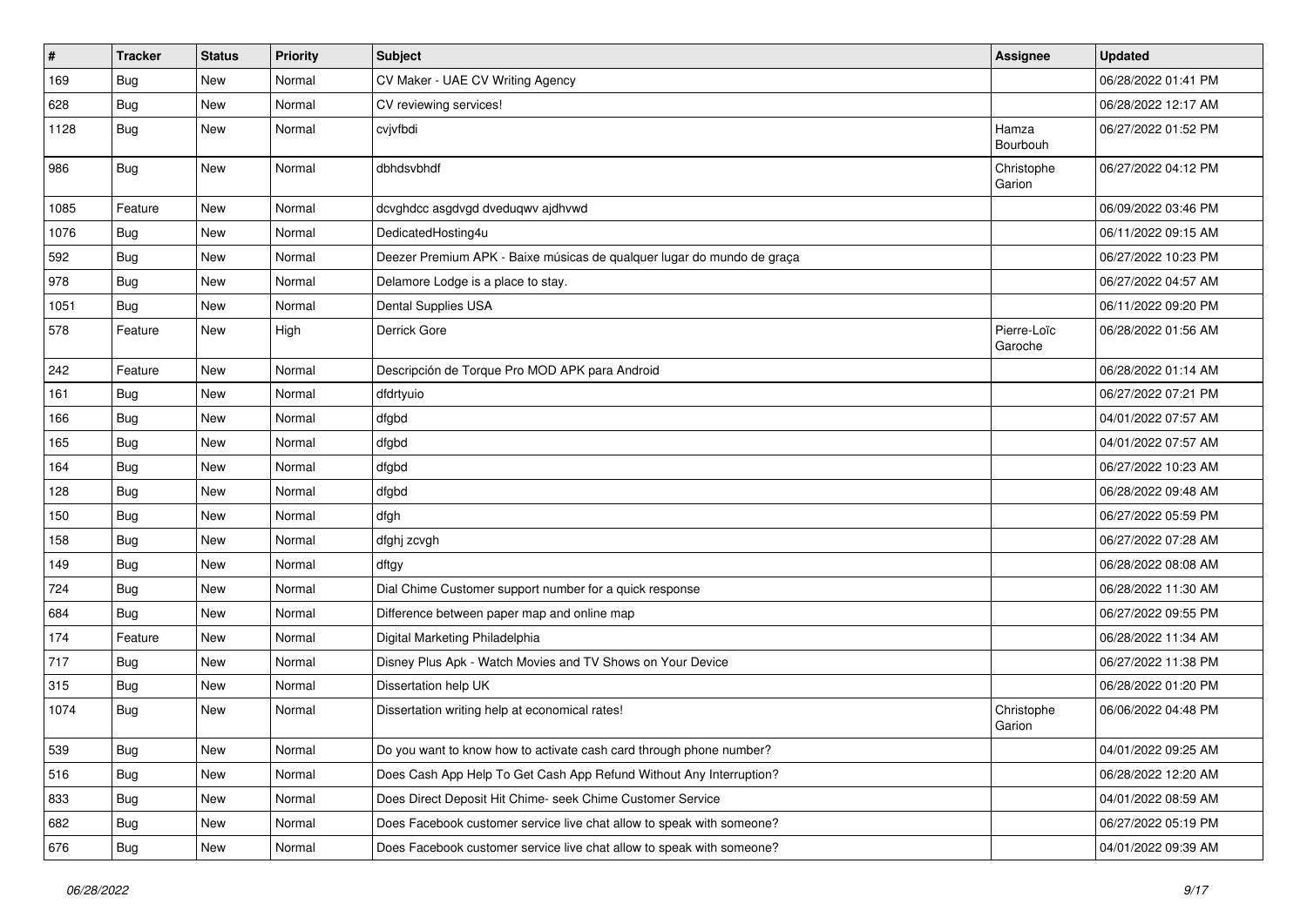| $\vert$ # | <b>Tracker</b> | <b>Status</b> | <b>Priority</b> | <b>Subject</b>                                                                                                                                                                                                                                                        | <b>Assignee</b>        | <b>Updated</b>      |
|-----------|----------------|---------------|-----------------|-----------------------------------------------------------------------------------------------------------------------------------------------------------------------------------------------------------------------------------------------------------------------|------------------------|---------------------|
| 822       | Bug            | New           | Normal          | Dowload Your Boyfriend Game                                                                                                                                                                                                                                           |                        | 06/28/2022 04:56 AM |
| 876       | Bug            | <b>New</b>    | Normal          | Download Full-Size Profile Pictures of Your Favorite Users With InstaDP                                                                                                                                                                                               |                        | 04/01/2022 09:12 AM |
| 1034      | <b>Bug</b>     | New           | Normal          | Download Teaching Feeling For Android                                                                                                                                                                                                                                 |                        | 05/20/2022 09:25 AM |
| 734       | <b>Bug</b>     | New           | Normal          | DR. STRANGE: Multiverse of Scheduling Madness!                                                                                                                                                                                                                        |                        | 06/28/2022 07:07 AM |
| 795       | <b>Bug</b>     | New           | Normal          | Drift Boss - Exciting Race                                                                                                                                                                                                                                            |                        | 06/26/2022 06:32 PM |
| 1081      | Feature        | New           | Normal          | drift boss- the best driftitng game                                                                                                                                                                                                                                   |                        | 06/15/2022 05:56 AM |
| 1003      | Bug            | New           | Normal          | Drift F1 is a drifting car game inspired by F1's tracks.                                                                                                                                                                                                              | Pierre-Loïc<br>Garoche | 05/10/2022 10:52 AM |
| 727       | <b>Bug</b>     | New           | Normal          | Drive for speed simulator mod apk                                                                                                                                                                                                                                     | Pierre-Loïc<br>Garoche | 06/27/2022 06:33 AM |
| 581       | <b>Bug</b>     | New           | Normal          | E-Learning Course Help                                                                                                                                                                                                                                                |                        | 06/28/2022 03:36 AM |
| 910       | <b>Bug</b>     | New           | Normal          | Each content looks unisize or not formated                                                                                                                                                                                                                            |                        | 04/06/2022 11:21 AM |
| 347       | Bug            | New           | Normal          | Eco/Green Cleaning Services in Chesapeake VA                                                                                                                                                                                                                          |                        | 06/28/2022 06:48 AM |
| 332       | Bug            | New           | Normal          | Eco/Green Cleaning Services in Norfolk VA                                                                                                                                                                                                                             |                        | 04/01/2022 07:25 AM |
| 317       | <b>Bug</b>     | New           | Normal          | Eco/Green Cleaning Services in Virginia Beach VA                                                                                                                                                                                                                      |                        | 06/27/2022 07:03 AM |
| 949       | <b>Bug</b>     | New           | Normal          | <b>Educational Games</b>                                                                                                                                                                                                                                              |                        | 06/15/2022 09:11 PM |
| 708       | <b>Bug</b>     | <b>New</b>    | Normal          | Efficient ways to proceed with the cash app dispute process?                                                                                                                                                                                                          |                        | 06/28/2022 04:03 AM |
| 655       | Bug            | New           | Normal          | <b>Eggplant Health Benefits</b>                                                                                                                                                                                                                                       |                        | 06/27/2022 03:40 PM |
| 593       | Bug            | New           | Normal          | Eiffel Spark Ultimate C2 SN series is a fully synthetic range of advanced performance engine oils blended in<br>high performance fully synthetic (PAO - polyalphaolefin) basestocks fortified with advanced technology<br>additive system, specifically formulated to |                        | 06/28/2022 09:53 AM |
| 1092      | Bug            | New           | Normal          | Ellison Estate Vineyard                                                                                                                                                                                                                                               |                        | 06/20/2022 12:03 PM |
| 351       | Bug            | New           | Normal          | Emergency Cleaning Services in Chesapeake VA                                                                                                                                                                                                                          |                        | 04/01/2022 07:14 AM |
| 350       | Bug            | New           | Normal          | Emergency Cleaning Services in Chesapeake VA                                                                                                                                                                                                                          |                        | 04/01/2022 07:14 AM |
| 335       | <b>Bug</b>     | New           | Normal          | Emergency Cleaning Services in Norfolk VA                                                                                                                                                                                                                             |                        | 04/01/2022 07:24 AM |
| 320       | Bug            | New           | Normal          | Emergency Cleaning Services in Virginia Beach VA                                                                                                                                                                                                                      |                        | 04/01/2022 07:27 AM |
| 1075      | Feature        | New           | Low             | Eniov Free Services Of Toomics Mod APK For Android                                                                                                                                                                                                                    |                        | 06/03/2022 10:00 AM |
| 561       | Bug            | New           | Normal          | Enjoy the Full YouTube Premium Experience With YouTube Premium Membership                                                                                                                                                                                             |                        | 06/27/2022 09:33 PM |
| 1117      | <b>Bug</b>     | New           | Normal          | Equal Words - Word search game for PC and Windows Phone                                                                                                                                                                                                               |                        | 06/27/2022 02:12 AM |
| 692       | <b>Bug</b>     | New           | Normal          | Esports 888b                                                                                                                                                                                                                                                          |                        | 06/12/2022 10:04 AM |
| 220       | Feature        | New           | Normal          | essay writing services                                                                                                                                                                                                                                                |                        | 06/26/2022 04:55 PM |
| 75        | <b>Bug</b>     | New           | Normal          | exception File "checks/algebraicLoop.ml", line 368, characters 16-22: Assertion failed                                                                                                                                                                                |                        | 06/28/2022 11:31 AM |
| 877       | Feature        | New           | Normal          | <b>Exness Broker Review</b>                                                                                                                                                                                                                                           |                        | 04/01/2022 09:12 AM |
| 573       | <b>Bug</b>     | New           | Normal          | Experimente lo mejor en la aplicación Apk de juegos gratis                                                                                                                                                                                                            |                        | 06/28/2022 12:55 AM |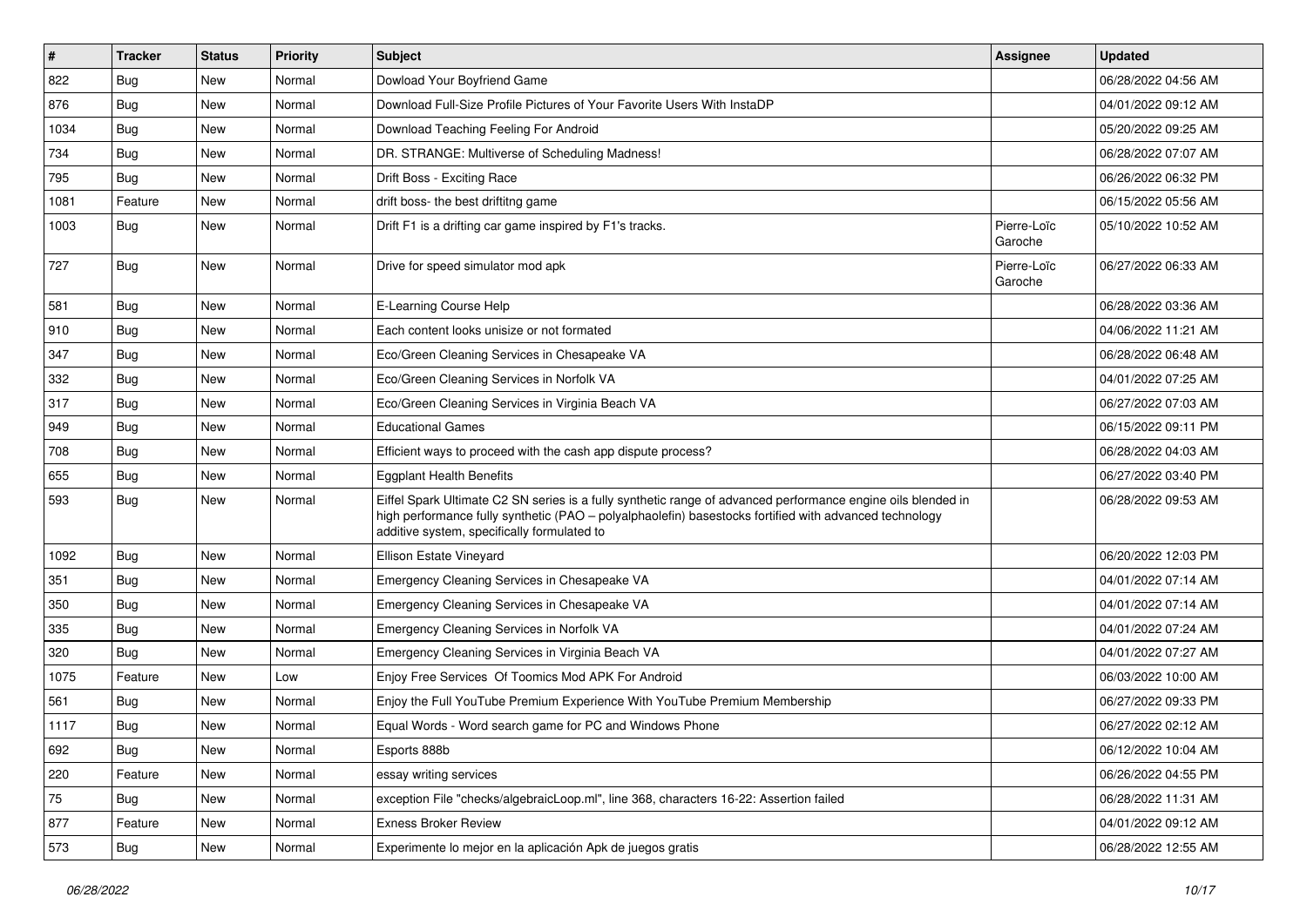| $\vert$ # | <b>Tracker</b> | <b>Status</b> | <b>Priority</b> | <b>Subject</b>                                                  | Assignee               | <b>Updated</b>      |
|-----------|----------------|---------------|-----------------|-----------------------------------------------------------------|------------------------|---------------------|
| 92        | Bug            | New           | High            | expression should have been normalized in EMF backend           | Pierre-Loïc<br>Garoche | 06/27/2022 11:11 PM |
| 135       | <b>Bug</b>     | New           | Normal          | factspress                                                      |                        | 04/01/2022 07:52 AM |
| 258       | Bug            | New           | Normal          | Fake Nike Dunk High AMBUSH Deep Royal                           |                        | 06/28/2022 12:00 PM |
| 497       | Bug            | New           | Normal          | Fake Nike Dunk Low Off-White Lot 50                             |                        | 06/28/2022 07:07 AM |
| 256       | Bug            | New           | Normal          | <b>Fake Travis Scott Shoes</b>                                  |                        | 04/01/2022 08:12 AM |
| 977       | <b>Bug</b>     | New           | Normal          | Fans of the Old Country will like this book.                    |                        | 06/26/2022 05:54 AM |
| 272       | Feature        | New           | Normal          | Fashion                                                         |                        | 06/27/2022 03:53 PM |
| 271       | Feature        | New           | Normal          | Fashion                                                         |                        | 06/27/2022 02:07 AM |
| 511       | Feature        | New           | Normal          | Fashion                                                         | Anonymous              | 06/27/2022 12:17 AM |
| 510       | Feature        | New           | Normal          | Fashion                                                         | Anonymous              | 06/28/2022 10:45 AM |
| 509       | Feature        | New           | Normal          | Fashion                                                         | Anonymous              | 06/27/2022 06:39 PM |
| 268       | Bug            | New           | Normal          | Fashionj                                                        |                        | 04/01/2022 08:20 AM |
| 154       | <b>Bug</b>     | New           | Normal          | fdgyyrut gyrtrw                                                 |                        | 06/27/2022 01:21 AM |
| 915       | Bug            | New           | Normal          | Finance dissertation writing                                    |                        | 04/07/2022 09:22 AM |
| 1091      | Bug            | New           | Normal          | Find family fun indoors and outdoors in the Jungfrau Region     |                        | 06/14/2022 09:33 AM |
| 985       | Bug            | New           | Normal          | Find out the vitality of Facebook Phone Number:                 |                        | 06/27/2022 05:39 AM |
| 316       | Bug            | New           | Normal          | Finden Sie den besten Klingelton für Ihr Telefon                |                        | 06/24/2022 10:28 PM |
| 983       | <b>Bug</b>     | New           | Normal          | Finding issue in tekken 3 game?                                 |                        | 06/28/2022 03:26 AM |
| 214       | Feature        | New           | Normal          | Five Christmas Apps For Apple Users                             |                        | 06/27/2022 05:41 PM |
| 982       | <b>Bug</b>     | New           | Normal          | Five sites that let you download free scenarios for your iPhone |                        | 05/07/2022 09:34 PM |
| 213       | Bug            | New           | Normal          | fix HP Notebook Missing Operating System Error Message          |                        | 04/01/2022 08:53 AM |
| 1017      | Feature        | New           | Normal          | fleeing the complex                                             | Hamza<br>Bourbouh      | 05/13/2022 06:33 AM |
| 475       | i Bug          | New           | Normal          | Floor Cleaning Arlington MA                                     |                        | 06/28/2022 06:51 AM |
| 411       | Bug            | New           | Normal          | Floor Cleaning Boston MA                                        |                        | 04/01/2022 07:47 AM |
| 427       | Bug            | New           | Normal          | Floor Cleaning Brookline MA                                     |                        | 04/01/2022 07:46 AM |
| 460       | <b>Bug</b>     | New           | Normal          | Floor Cleaning Medford MA                                       |                        | 06/28/2022 01:07 PM |
| 436       | <b>Bug</b>     | New           | Normal          | Floor Cleaning Newton MA                                        |                        | 04/01/2022 07:50 AM |
| 452       | Bug            | New           | Normal          | Floor Cleaning Quincy MA                                        |                        | 04/01/2022 07:48 AM |
| 419       | Bug            | New           | Normal          | Floor Cleaning Somerville MA                                    |                        | 04/01/2022 07:46 AM |
| 444       | i Bug          | New           | Normal          | Floor Cleaning Watertown MA                                     |                        | 04/01/2022 07:49 AM |
| 468       | <b>Bug</b>     | New           | Normal          | Floor Cleaning Westchester MA                                   |                        | 06/27/2022 02:41 AM |
| 473       | <b>Bug</b>     | New           | Normal          | Floor Stripping Arlington MA                                    |                        | 06/28/2022 04:29 AM |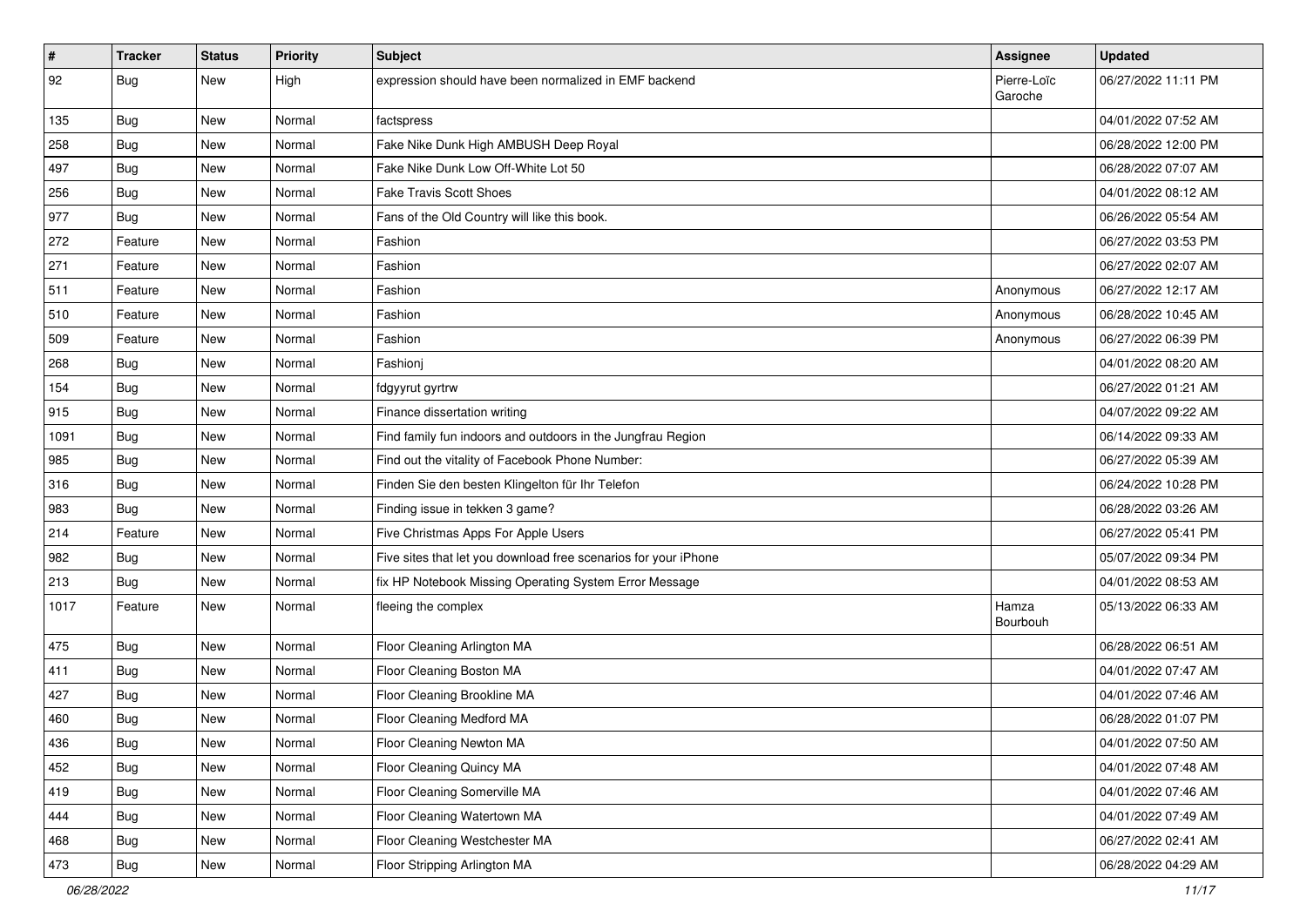| $\vert$ # | <b>Tracker</b> | <b>Status</b> | <b>Priority</b> | <b>Subject</b>                                               | <b>Assignee</b>        | <b>Updated</b>      |
|-----------|----------------|---------------|-----------------|--------------------------------------------------------------|------------------------|---------------------|
| 409       | <b>Bug</b>     | New           | Normal          | Floor Stripping Boston MA                                    |                        | 04/01/2022 07:47 AM |
| 425       | Bug            | New           | Normal          | Floor Stripping Brookline MA                                 |                        | 04/01/2022 07:45 AM |
| 458       | Bug            | New           | Normal          | Floor Stripping Medford MA                                   |                        | 04/01/2022 07:32 AM |
| 434       | <b>Bug</b>     | New           | Normal          | Floor Stripping Newton MA                                    |                        | 04/01/2022 07:50 AM |
| 450       | Bug            | New           | Normal          | Floor Stripping Quincy MA                                    |                        | 06/27/2022 01:48 PM |
| 417       | <b>Bug</b>     | New           | Normal          | Floor Stripping Somerville MA                                |                        | 04/01/2022 07:46 AM |
| 442       | Bug            | New           | Normal          | Floor Stripping Watertown MA                                 |                        | 04/01/2022 07:49 AM |
| 466       | Bug            | New           | Normal          | Floor Stripping Westchester MA                               |                        | 06/28/2022 03:45 AM |
| 474       | <b>Bug</b>     | New           | Normal          | Floor Waxing Arlington MA                                    |                        | 06/27/2022 03:03 AM |
| 410       | Bug            | New           | Normal          | Floor Waxing Boston MA                                       |                        | 04/01/2022 07:47 AM |
| 426       | <b>Bug</b>     | New           | Normal          | Floor Waxing Brookline MA                                    |                        | 04/01/2022 07:49 AM |
| 459       | <b>Bug</b>     | New           | Normal          | Floor Waxing Medford MA                                      |                        | 04/01/2022 07:32 AM |
| 435       | Bug            | New           | Normal          | Floor Waxing Newton MA                                       |                        | 04/01/2022 07:50 AM |
| 451       | Bug            | New           | Normal          | Floor Waxing Quincy MA                                       |                        | 04/01/2022 07:48 AM |
| 418       | Bug            | New           | Normal          | Floor Waxing Somerville MA                                   |                        | 04/01/2022 07:46 AM |
| 443       | <b>Bug</b>     | New           | Normal          | Floor Waxing Watertown MA                                    |                        | 04/01/2022 07:51 AM |
| 467       | <b>Bug</b>     | New           | Normal          | Floor Waxing Westchester MA                                  |                        | 04/01/2022 07:31 AM |
| 253       | Bug            | New           | Normal          | Florence Lawrence                                            |                        | 06/28/2022 01:31 AM |
| 232       | <b>Bug</b>     | New           | Normal          | FM whatsapp messaging app.                                   |                        | 06/27/2022 10:04 AM |
| 956       | Bug            | New           | Normal          | FNF Free Mods Online                                         |                        | 06/25/2022 09:59 PM |
| 774       | <b>Bug</b>     | New           | Normal          | Follow proper initiatives                                    |                        | 06/27/2022 07:54 PM |
| 765       | Bug            | New           | Normal          | Follow proper initiatives to check my cash app               |                        | 06/25/2022 10:08 AM |
| 590       | Bug            | New           | Normal          | Follow proper initiatives to check my cash app card balance: |                        | 06/27/2022 09:57 AM |
| 577       | Bug            | New           | Normal          | Follow these easy steps to make Admiral Casino Login         |                        | 06/28/2022 03:52 AM |
| 1100      | Feature        | New           | Low             | <b>Food Products</b>                                         | Pierre-Loïc<br>Garoche | 06/28/2022 09:40 AM |
| 703       | Bug            | New           | Normal          | For real-time help, dial Facebook customer service number    |                        | 06/27/2022 12:08 PM |
| 157       | <b>Bug</b>     | New           | Normal          | Forget cash app pin                                          |                        | 06/28/2022 02:02 PM |
| 515       | <b>Bug</b>     | New           | Normal          | Fragment Nike Dunk High Tokyo Fake                           |                        | 06/28/2022 04:43 AM |
| 979       | Bug            | New           | Normal          | Free Gas Cards for the Unemployed                            |                        | 06/25/2022 09:02 PM |
| 980       | Bug            | New           | Normal          | Free Gas Cards for the Unemployed                            |                        | 04/28/2022 06:25 AM |
| 973       | Feature        | New           | Normal          | Free NFL Streaming Sites                                     |                        | 06/28/2022 06:27 AM |
| 219       | <b>Bug</b>     | New           | Normal          | Free Ringtones for Cell Phones.                              |                        | 06/28/2022 10:23 AM |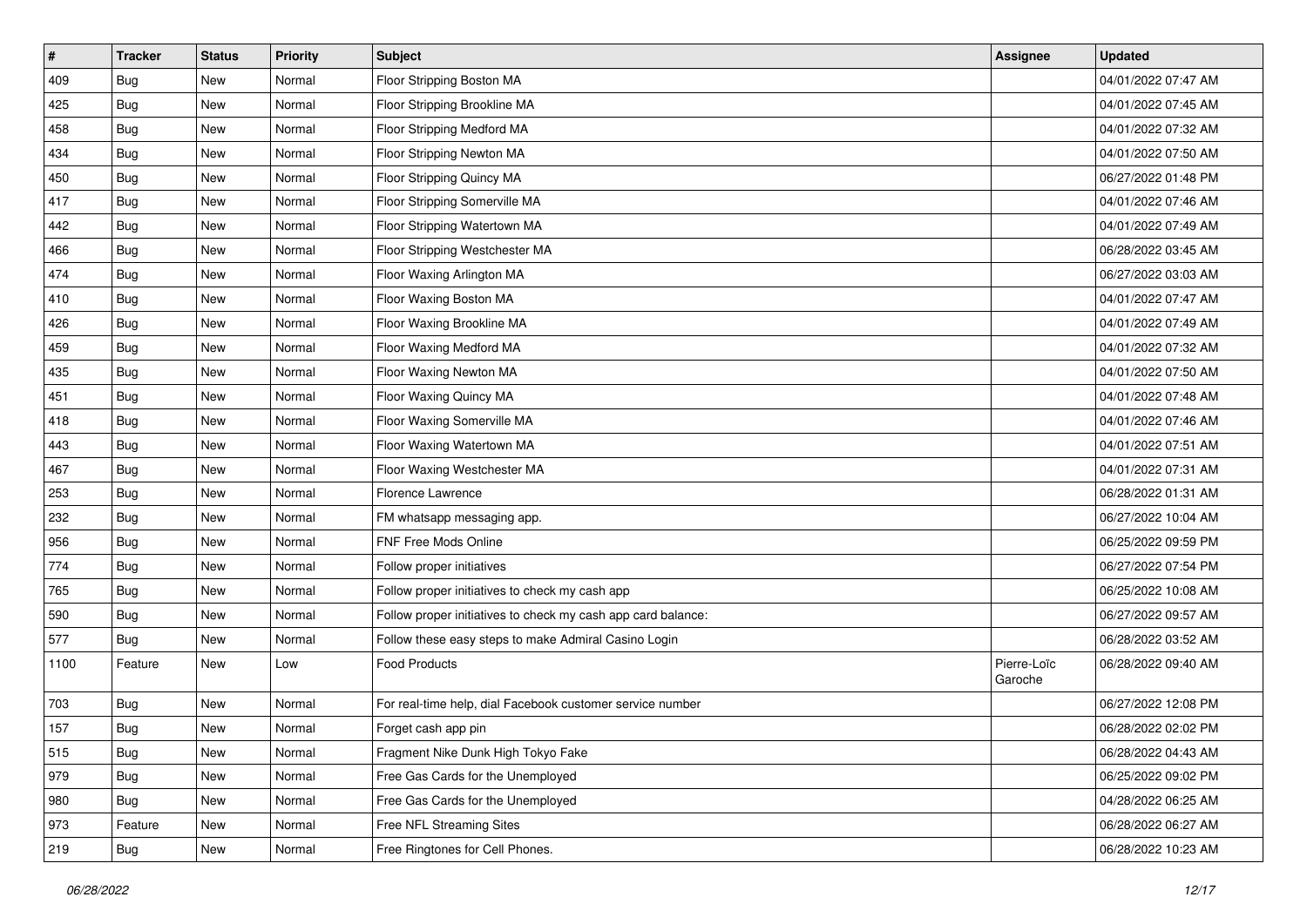| $\sharp$ | <b>Tracker</b> | <b>Status</b> | <b>Priority</b> | Subject                                                                                | <b>Assignee</b> | <b>Updated</b>      |
|----------|----------------|---------------|-----------------|----------------------------------------------------------------------------------------|-----------------|---------------------|
| 781      | Bug            | New           | Normal          | Free Whatsapp Group to Join                                                            |                 | 06/28/2022 11:48 AM |
| 923      | Bug            | New           | Normal          | frenchies for sale                                                                     |                 | 04/11/2022 02:35 PM |
| 957      | Bug            | New           | Normal          | From Where I Can Get Cheap Writing Services?                                           |                 | 04/20/2022 05:06 AM |
| 789      | Bug            | <b>New</b>    | Normal          | Full version                                                                           |                 | 06/28/2022 01:58 PM |
| 393      | Bug            | New           | Normal          | Furniture Assembly Services in Annapolis MD                                            |                 | 04/01/2022 07:16 AM |
| 369      | <b>Bug</b>     | New           | Normal          | Furniture Assembly Services in Arlington County VA                                     |                 | 04/01/2022 07:12 AM |
| 357      | Bug            | New           | Normal          | Furniture Assembly Services in Baltimore MD                                            |                 | 04/01/2022 07:12 AM |
| 375      | <b>Bug</b>     | New           | Normal          | Furniture Assembly Services in Fairfax VA                                              |                 | 04/01/2022 07:18 AM |
| 405      | Bug            | New           | Normal          | Furniture Assembly Services in Gaithersburg MD                                         |                 | 04/01/2022 07:47 AM |
| 381      | Bug            | New           | Normal          | Furniture Assembly Services in McLean VA                                               |                 | 04/01/2022 07:17 AM |
| 399      | <b>Bug</b>     | New           | Normal          | Furniture Assembly Services in Potomac MD                                              |                 | 04/01/2022 07:15 AM |
| 387      | Bug            | New           | Normal          | Furniture Assembly Services in Sterling VA                                             |                 | 04/01/2022 07:18 AM |
| 363      | Bug            | New           | Normal          | Furniture Assembly Services in Washington DC                                           |                 | 04/01/2022 07:13 AM |
| 849      | Bug            | New           | Normal          | FutEmax App Apk - Watch Soccer, Fantasy Football, And More On Your Mobile Device       |                 | 04/01/2022 09:04 AM |
| 683      | Feature        | <b>New</b>    | Normal          | Game creation                                                                          |                 | 06/27/2022 08:39 AM |
| 1053     | Bug            | New           | Normal          | Game Geometry Dash                                                                     |                 | 05/26/2022 11:30 AM |
| 1118     | Bug            | New           | Normal          | Gameplay Minecraft                                                                     |                 | 06/27/2022 10:33 AM |
| 412      | Bug            | New           | Normal          | Germs Removal Boston MA                                                                |                 | 04/01/2022 07:47 AM |
| 429      | Bug            | New           | Normal          | Germs Removal Brookline MA                                                             |                 | 04/01/2022 07:51 AM |
| 428      | Bug            | New           | Normal          | Germs Removal Brookline MA                                                             |                 | 04/01/2022 07:47 AM |
| 461      | Bug            | New           | Normal          | Germs Removal Medford MA                                                               |                 | 06/28/2022 04:15 AM |
| 437      | Bug            | New           | Normal          | Germs Removal Newton MA                                                                |                 | 04/01/2022 07:50 AM |
| 453      | Bug            | New           | Normal          | Germs Removal Quincy MA                                                                |                 | 04/01/2022 07:48 AM |
| 420      | <b>Bug</b>     | New           | Normal          | Germs Removal Somerville MA                                                            |                 | 04/01/2022 07:46 AM |
| 445      | Bug            | New           | Normal          | Germs Removal Watertown MA                                                             |                 | 04/01/2022 07:49 AM |
| 469      | Bug            | New           | Normal          | Germs Removal Westchester MA                                                           |                 | 06/28/2022 10:40 AM |
| 641      | Bug            | New           | Normal          | Get Best Economics Dissertation Writing Service                                        |                 | 06/25/2022 10:04 AM |
| 489      | I Bug          | New           | Normal          | Get cash app refund instantly if sent to the wrong person                              |                 | 06/27/2022 06:48 PM |
| 959      | Bug            | New           | Normal          | Get connected with cash app team-How to get money off cash app at walmart without card |                 | 06/27/2022 08:52 AM |
| 732      | Bug            | New           | Normal          | Get rectifications steps about why cash app transfer failed                            |                 | 06/26/2022 03:28 PM |
| 547      | <b>Bug</b>     | New           | Normal          | Get rid of the issue of cash app down by calling experts.                              |                 | 06/26/2022 10:38 AM |
| 543      | Feature        | New           | Normal          | Get tech assistance with customer support on ATT Yahoo email login issue.              |                 | 06/24/2022 05:08 PM |
| 668      | <b>Bug</b>     | New           | Normal          | Get to know Cash App Refund Process here                                               |                 | 06/27/2022 02:38 PM |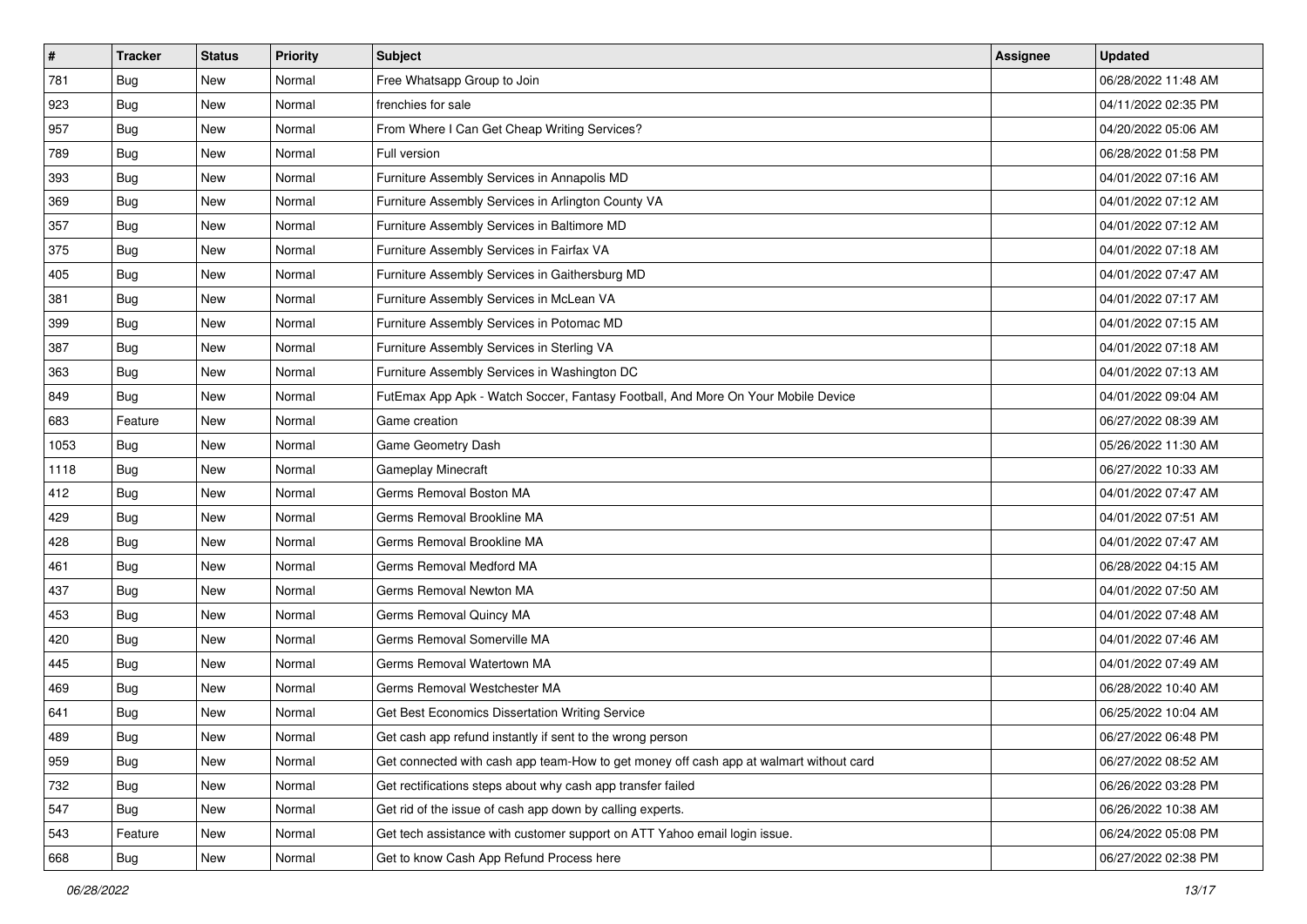| $\vert$ # | <b>Tracker</b> | <b>Status</b> | <b>Priority</b> | <b>Subject</b>                                                                                                                                                                                                                                    | Assignee               | <b>Updated</b>      |
|-----------|----------------|---------------|-----------------|---------------------------------------------------------------------------------------------------------------------------------------------------------------------------------------------------------------------------------------------------|------------------------|---------------------|
| 535       | <b>Bug</b>     | New           | Normal          | Getting Tangled Problems When You Try To Apply For Cash App Delete Account                                                                                                                                                                        | Christophe<br>Garion   | 06/26/2022 04:51 PM |
| 162       | Bug            | New           | Normal          | gfyuik9                                                                                                                                                                                                                                           | Hamza<br>Bourbouh      | 04/01/2022 08:01 AM |
| 120       | Bug            | New           | Normal          | ghfjtkx                                                                                                                                                                                                                                           | Pierre-Loïc<br>Garoche | 06/28/2022 04:35 AM |
| 806       | Feature        | New           | Normal          | Go everywhere thanks to mapquest driving directions                                                                                                                                                                                               |                        | 06/27/2022 02:39 AM |
| 965       | Bug            | New           | Normal          | Go with cash app customer service to know where I can load my cash app card                                                                                                                                                                       |                        | 06/28/2022 04:30 AM |
| 118       | Bug            | New           | Normal          | golf                                                                                                                                                                                                                                              | Anonymous              | 06/28/2022 02:52 AM |
| 903       | Feature        | <b>New</b>    | Normal          | Good game                                                                                                                                                                                                                                         |                        | 04/11/2022 08:39 AM |
| 892       | <b>Bug</b>     | New           | Normal          | Good game                                                                                                                                                                                                                                         |                        | 04/01/2022 09:15 AM |
| 901       | Feature        | New           | Normal          | good game ever                                                                                                                                                                                                                                    |                        | 06/26/2022 06:25 PM |
| 900       | Feature        | New           | Normal          | good game ever                                                                                                                                                                                                                                    |                        | 04/02/2022 11:59 AM |
| 834       | Bug            | New           | Normal          | Grasp the secret to relieve stress and fatigue                                                                                                                                                                                                    |                        | 04/01/2022 08:57 AM |
| 818       | <b>Bug</b>     | New           | Normal          | Have you ever played a basketball game?                                                                                                                                                                                                           | Corentin<br>Lauverjat  | 04/01/2022 08:55 AM |
| 285       | Bug            | New           | Normal          | Have you ever written an essay?                                                                                                                                                                                                                   |                        | 06/27/2022 08:05 PM |
| 137       | Bug            | New           | Normal          | hcbets                                                                                                                                                                                                                                            |                        | 04/01/2022 07:52 AM |
| 177       | Feature        | New           | Normal          | HD lace silky straight human hair wig                                                                                                                                                                                                             |                        | 04/01/2022 08:41 AM |
| 492       | <b>Bug</b>     | New           | Normal          | HD Streamz MOD APK v3.5.5 (Keine Werbung)                                                                                                                                                                                                         |                        | 06/28/2022 01:41 AM |
| 295       | Bug            | New           | Normal          | Headliner Repair Services in Jonesboro GA                                                                                                                                                                                                         |                        | 04/01/2022 07:21 AM |
| 305       | Bug            | New           | Normal          | Headliner Repair Services in Norcross GA                                                                                                                                                                                                          |                        | 04/01/2022 07:19 AM |
| 1088      | <b>Bug</b>     | New           | Normal          | Health And Fitness Tips 2022                                                                                                                                                                                                                      | Pierre-Loïc<br>Garoche | 06/20/2022 06:42 AM |
| 182       | Bug            | New           | Normal          | <b>Healthcare Custom Writing Services</b>                                                                                                                                                                                                         |                        | 06/28/2022 10:53 AM |
| 181       | Bug            | New           | Normal          | <b>Healthcare Custom Writing Services</b>                                                                                                                                                                                                         |                        | 06/28/2022 01:52 PM |
| 627       | Bug            | New           | Normal          | <b>HELO</b>                                                                                                                                                                                                                                       |                        | 06/28/2022 11:28 AM |
| 544       | <b>Bug</b>     | New           | Normal          | Hey! I had a very cool idea to order our general picture on canvas for my family as a gift. But couldn't find a<br>good one. Once my friend advised me this article in which I found what I was looking for and gave a cool gift to<br>my family. |                        | 06/27/2022 04:10 AM |
| 187       | <b>Bug</b>     | New           | Normal          | High Quality Replic 350 V2 Carbon                                                                                                                                                                                                                 |                        | 04/01/2022 08:40 AM |
| 508       | Bug            | New           | Normal          | hire a professional dissertation help                                                                                                                                                                                                             |                        | 06/28/2022 01:03 PM |
| 195       | Bug            | New           | Normal          | homoeobazaar                                                                                                                                                                                                                                      |                        | 04/01/2022 08:23 AM |
| 186       | Feature        | New           | Normal          | homoeobazaar                                                                                                                                                                                                                                      |                        | 04/01/2022 08:40 AM |
| 180       | Feature        | New           | Normal          | homoeobazaar                                                                                                                                                                                                                                      |                        | 06/28/2022 12:41 PM |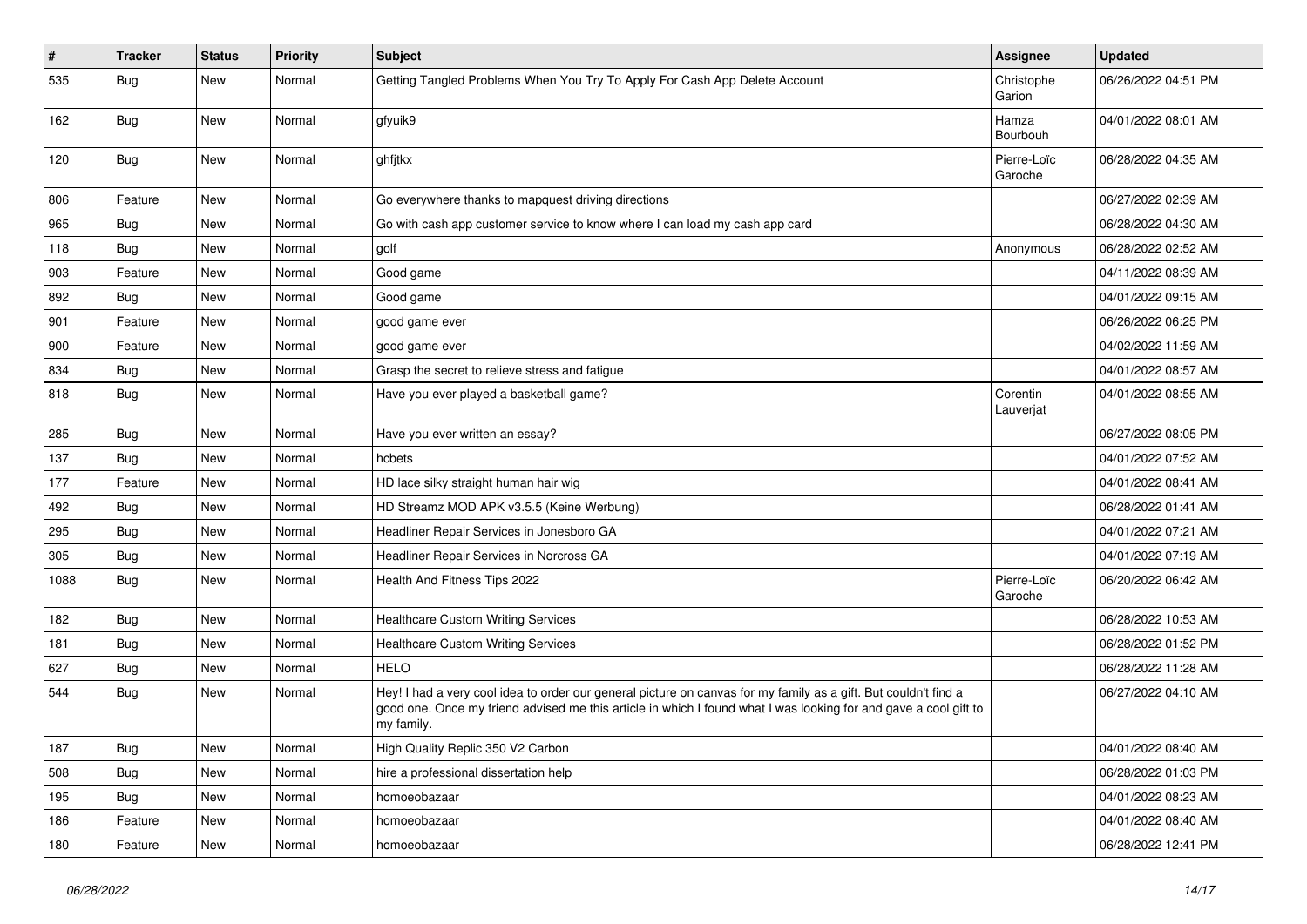| $\pmb{\#}$ | Tracker    | <b>Status</b> | <b>Priority</b> | <b>Subject</b>                                                                   | <b>Assignee</b>        | <b>Updated</b>      |
|------------|------------|---------------|-----------------|----------------------------------------------------------------------------------|------------------------|---------------------|
| 196        | <b>Bug</b> | New           | Normal          | Homoeobazaar For Homeopathy Medicines                                            |                        | 06/27/2022 02:18 PM |
| 671        | <b>Bug</b> | <b>New</b>    | Normal          | Hot games                                                                        | Pierre-Loïc<br>Garoche | 06/27/2022 07:40 AM |
| 274        | Bug        | New           | Normal          | How AI is transforming coupon marketing campaigns?                               | Anonymous              | 06/27/2022 01:54 PM |
| 919        | Feature    | New           | Normal          | How can I check my Cash App card balance by dialing a number?                    |                        | 04/10/2022 09:07 AM |
| 589        | <b>Bug</b> | New           | Normal          | How can I get the cash app phone number of customer support?                     |                        | 06/28/2022 07:11 AM |
| 631        | <b>Bug</b> | New           | Normal          | How Can I Load Cash App Card at Walmart straight away?                           |                        | 06/26/2022 04:07 PM |
| 630        | Bug        | New           | Normal          | How Can I Load Cash App Card at Walmart straight away?                           |                        | 06/26/2022 12:04 AM |
| 629        | <b>Bug</b> | New           | Normal          | How Can I Load Cash App Card at Walmart straight away?                           |                        | 06/28/2022 06:07 AM |
| 933        | Bug        | New           | Normal          | How Can I Watch Movies on My Mobile Phone                                        |                        | 06/24/2022 12:55 AM |
| 706        | <b>Bug</b> | New           | Normal          | How Can You Cancel A Cash App Payment Without Any Prior Information?             |                        | 06/26/2022 09:13 AM |
| 501        | <b>Bug</b> | New           | Normal          | How Do I Annihilate Cash App Transfer Failed Problems Effectively                | Pierre-Loïc<br>Garoche | 06/28/2022 11:37 AM |
| 815        | <b>Bug</b> | New           | Normal          | how do i call cash app customer service                                          | Xavier Thirioux        | 06/28/2022 01:04 PM |
| 971        | <b>Bug</b> | New           | Normal          | How Do I Check Balance On Cash App Card With Optimum Ease?                       |                        | 06/27/2022 08:16 PM |
| 783        | Bug        | New           | Normal          | How Do I Determine The Reasons And Solutions To Fix Cash App Transfer Failed?    |                        | 06/27/2022 08:58 PM |
| 1106       | <b>Bug</b> | New           | Normal          | How Do I Get Cash App ++ Without Confronting Any Technical Glitches?             |                        | 06/25/2022 09:53 PM |
| 719        | Bug        | New           | Normal          | How Do I Send \$5000 Through Cash App Account With Ease?                         |                        | 06/26/2022 10:14 PM |
| 758        | <b>Bug</b> | New           | Normal          | How Do I Study Consistently For Hours?                                           |                        | 06/27/2022 12:49 AM |
| 737        | Bug        | New           | Normal          | How Do I Talk To A Live Person At Facebook If Anything Is Doubtful?              |                        | 06/27/2022 09:59 PM |
| 1087       | <b>Bug</b> | New           | Normal          | How do new writers start out?                                                    |                        | 06/10/2022 03:25 PM |
| 796        | <b>Bug</b> | New           | Normal          | How Does Cash App ++ actually work and What is the process of it                 |                        | 06/22/2022 07:03 AM |
| 720        | Bug        | New           | Normal          | How does Cash App Phone Number provide a quick treatment?                        |                        | 06/27/2022 08:02 AM |
| 524        | <b>Bug</b> | New           | Normal          | How Does Google Account Recovery Work If Your Account Is Hacked?                 |                        | 06/28/2022 12:36 PM |
| 733        | <b>Bug</b> | New           | Normal          | How does one go about getting a book deal?                                       |                        | 04/01/2022 09:33 AM |
| 594        | Feature    | New           | Normal          | How does research proposal help online make it easy for me?                      |                        | 06/27/2022 03:34 PM |
| 928        | <b>Bug</b> | New           | Normal          | How Does Sutton Bank Cash App Customer Service Help In Answering Your Questions? |                        | 04/12/2022 11:36 AM |
| 215        | <b>Bug</b> | <b>New</b>    | Normal          | How For Top Level Cell Phone For You                                             |                        | 06/27/2022 09:19 PM |
| 212        | Feature    | New           | Normal          | How good is the market for gaming mobile apps at the moment?                     |                        | 05/17/2022 11:09 AM |
| 633        | Bug        | New           | Normal          | How i can i solve my issue                                                       |                        | 04/01/2022 09:38 AM |
| 742        | Bug        | New           | Normal          | How Long Does Cash App Support Take To Respond For A Better Support?             |                        | 06/25/2022 11:00 PM |
| 916        | <b>Bug</b> | New           | Normal          | How long does it take to write a book?                                           |                        | 04/07/2022 12:15 PM |
| 955        | Bug        | New           | Normal          | How Long Does Verification Take On Cash App If You Apply For The Verification?   | Christophe<br>Garion   | 06/25/2022 10:50 PM |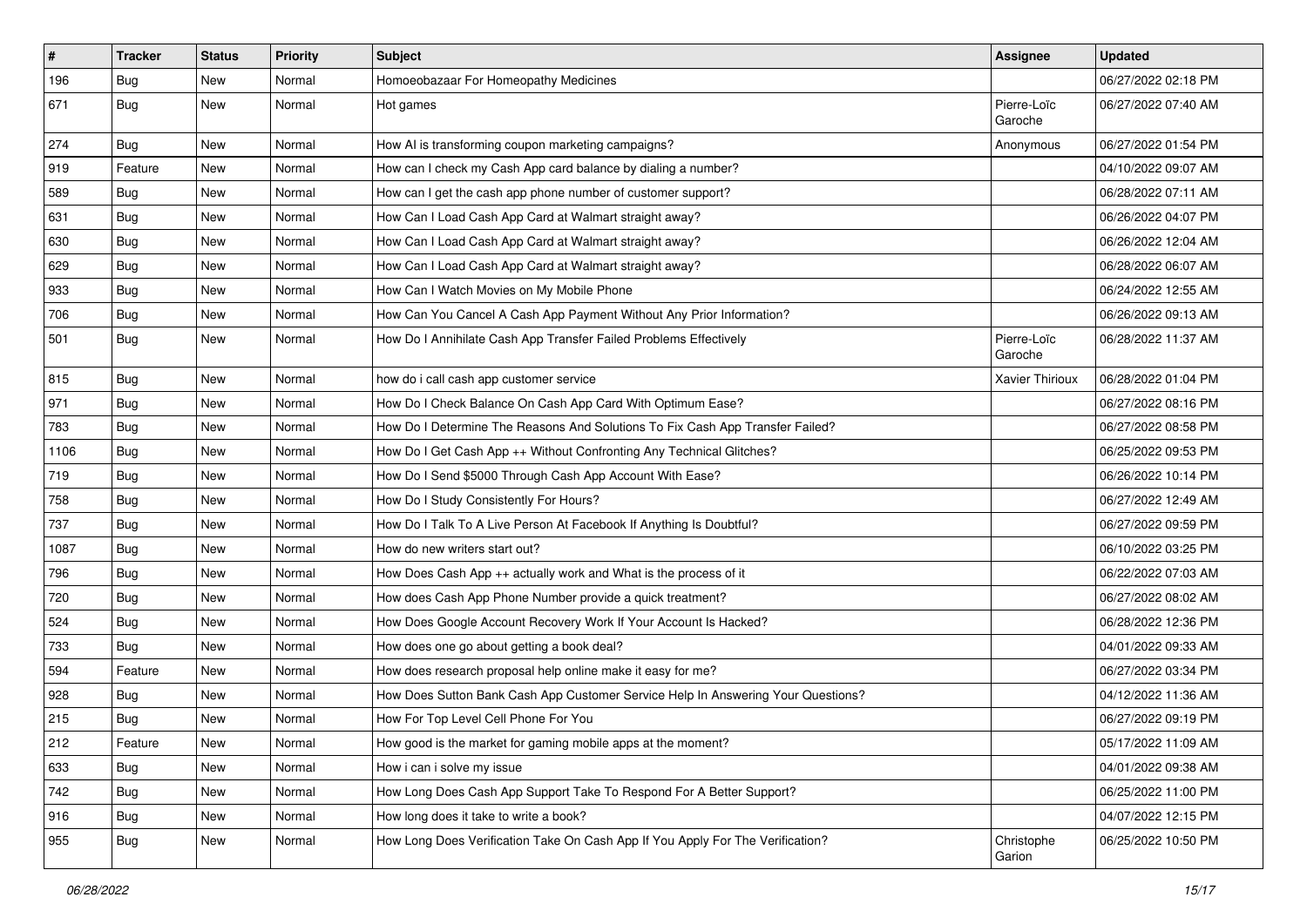| $\vert$ # | <b>Tracker</b> | <b>Status</b> | <b>Priority</b> | <b>Subject</b>                                                            | <b>Assignee</b>        | <b>Updated</b>      |
|-----------|----------------|---------------|-----------------|---------------------------------------------------------------------------|------------------------|---------------------|
| 571       | <b>Bug</b>     | New           | Normal          | How may the Cash app dispute your trade?                                  | Pierre-Loïc<br>Garoche | 06/27/2022 02:39 PM |
| 738       | Bug            | New           | Normal          | How Much Amount Do I Get Using The Referral Code For Cash App?            |                        | 06/27/2022 03:58 PM |
| 217       | <b>Bug</b>     | New           | Normal          | How this service matter most?                                             |                        | 06/27/2022 06:48 PM |
| 1115      | Bug            | <b>New</b>    | Normal          | How to access your saved favorite Tiktok                                  |                        | 06/26/2022 12:01 PM |
| 784       | Bug            | New           | Normal          | How To Add Money On Cash App Card And Check The Funds?                    |                        | 06/28/2022 12:36 PM |
| 762       | <b>Bug</b>     | <b>New</b>    | Normal          | How To Add Money To A Cash App Card If Struggling With Low Amount?        |                        | 06/27/2022 09:58 PM |
| 678       | Bug            | New           | Normal          | How to be a winner in buidnow gg                                          |                        | 06/28/2022 10:22 AM |
| 972       | <b>Bug</b>     | New           | Normal          | How To Borrow Money From The Cash App? Get To Know About The Same         |                        | 04/25/2022 07:30 AM |
| 852       | <b>Bug</b>     | <b>New</b>    | Normal          | How to cancel your French Bee flight within 24 hours?                     |                        | 04/01/2022 09:13 AM |
| 882       | <b>Bug</b>     | New           | Normal          | How to change bank account on cash app?                                   |                        | 04/01/2022 09:16 AM |
| 906       | Bug            | New           | Normal          | How To Change Cash App From Business To Personal Account For Any Reasons? |                        | 04/04/2022 09:57 AM |
| 1009      | <b>Bug</b>     | New           | Normal          | How to change routing number on Cash App?                                 |                        | 05/11/2022 07:13 AM |
| 1025      | <b>Bug</b>     | <b>New</b>    | Normal          | how to change the logo in wordpress                                       |                        | 06/25/2022 06:20 PM |
| 518       | Bug            | New           | Normal          | How To Check The Balance Of Cash App Account By Taking Cash App Support?  |                        | 06/27/2022 03:46 AM |
| 536       | <b>Bug</b>     | New           | Normal          | How to check the balance on the cash app card                             | Hamza<br>Bourbouh      | 06/28/2022 11:19 AM |
| 1024      | Bug            | <b>New</b>    | Normal          | How to choose the right broker                                            |                        | 06/25/2022 06:23 PM |
| 533       | Bug            | New           | Normal          | How to complete the homework assignments in economics in the easiest way? |                        | 06/26/2022 10:12 PM |
| 229       | Feature        | <b>New</b>    | Normal          | How To Delete Cash App Account? - Check Out the Steps In Detail           |                        | 05/01/2022 09:06 PM |
| 1101      | <b>Bug</b>     | New           | Normal          | How to Delete Cash App History at once?                                   |                        | 06/27/2022 01:33 PM |
| 1064      | <b>Bug</b>     | New           | Normal          | How to delete Cash App history?                                           | Pierre-Loïc<br>Garoche | 06/11/2022 10:29 AM |
| 976       | Bug            | <b>New</b>    | Normal          | How to delete the cash app account history right now?                     | Hamza<br>Bourbouh      | 06/28/2022 11:22 AM |
| 697       | Bug            | <b>New</b>    | Normal          | How to Descargar Pura TV For Android                                      |                        | 06/27/2022 03:57 PM |
| 984       | <b>Bug</b>     | New           | Normal          | How to disable, permanently delete Twitter account on phone, PC           |                        | 06/26/2022 08:28 AM |
| 608       | Feature        | New           | Normal          | How To Do Hotmail Password Reset Without Phone Number?                    |                        | 06/28/2022 07:39 AM |
| 826       | <b>Bug</b>     | New           | Normal          | How to Dowload MXL TV Premium                                             |                        | 05/26/2022 03:34 PM |
| 966       | <b>Bug</b>     | New           | Normal          | How to Download the Filmes                                                |                        | 06/27/2022 03:25 AM |
| 1129      | Bug            | New           | Normal          | how to enable direct deposit on cash app?                                 |                        | 06/28/2022 10:44 AM |
| 591       | Bug            | New           | Normal          | How To Find Facebook Modifications For Your Spotify Premium Apk?          |                        | 06/27/2022 08:41 AM |
| 1038      | <b>Bug</b>     | New           | Normal          | How to Fix Canon Printer Offline ISsue                                    | Pierre-Loïc<br>Garoche | 05/27/2022 05:25 AM |
| 541       | Bug            | New           | Normal          | How to fix the cash app payment failed errors?                            |                        | 06/28/2022 10:57 AM |